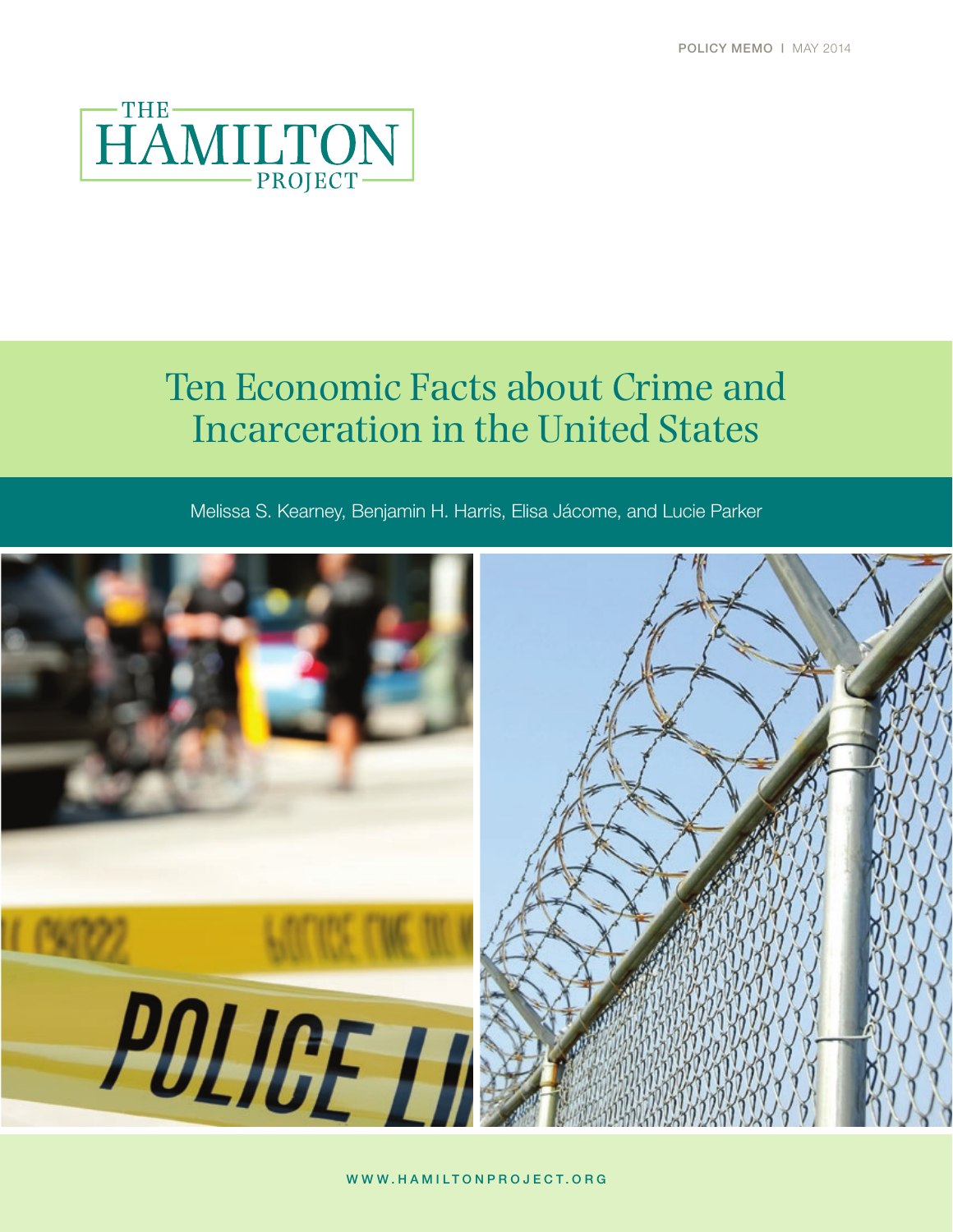### ACKNOWLEDGEMENTS

The Hamilton Project is grateful to Karen Anderson, E. Ann Carson, David Dreyer, Jens Ludwig, Meeghan Prunty, Steven Raphael, and Michael Stoll for innumerable insightful comments and discussions. It is also grateful to Chanel Dority, Brian Goggin, Laura Howell, Peggah Khorrami, and Joseph Sullivan.

## MISSION STATEMENT

The Hamilton Project seeks to advance America's promise of opportunity, prosperity, and growth.

We believe that today's increasingly competitive global economy demands public policy ideas commensurate with the challenges of the 21st Century. The Project's economic strategy reflects a judgment that long-term prosperity is best achieved by fostering economic growth and broad participation in that growth, by enhancing individual economic security, and by embracing a role for effective government in making needed public investments.

Our strategy calls for combining public investment, a secure social safety net, and fiscal discipline. In that framework, the Project puts forward innovative proposals from leading economic thinkers — based on credible evidence and experience, not ideology or doctrine — to introduce new and effective policy options into the

The Project is named after Alexander Hamilton, the nation's first Treasury Secretary, who laid the foundation for the modern American economy. Hamilton stood for sound fiscal policy, believed that broad-based opportunity for advancement would drive American economic growth, and recognized that "prudent aids and encouragements on the part of government" are necessary to enhance and guide market forces. The guiding principles of the Project remain consistent with these views.

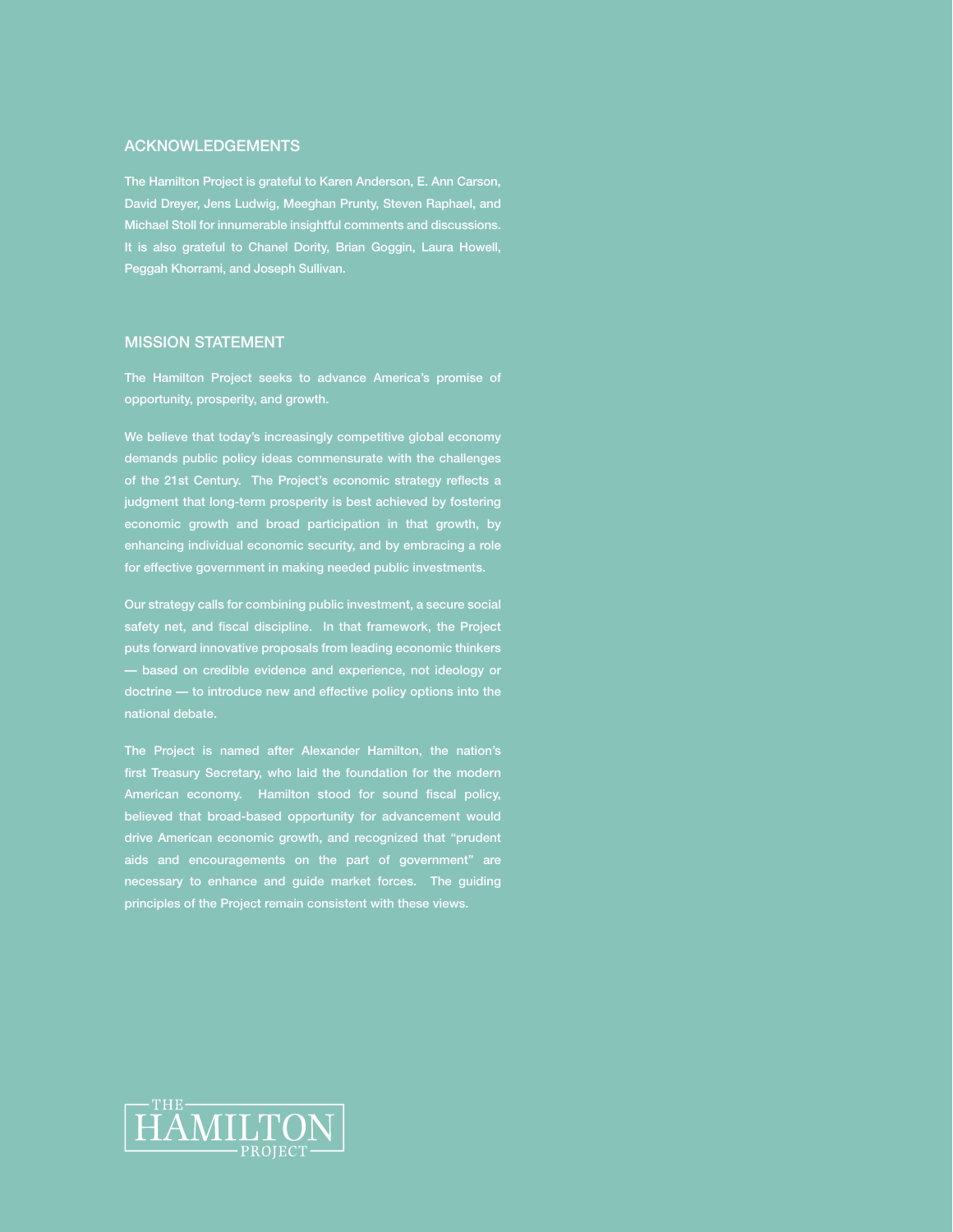

**Advancing Opportunity,** Prosperity, and Growth

# Ten Economic Facts about Crime and Incarceration in the United States

Melissa S. Kearney, Benjamin H. Harris, Elisa Jácome, and Lucie Parker

# Introduction

*Crime and high rates of incarceration* impose tremendous costs on society, with lasting negative effects on individuals, families, and communities. Rates of crime in the United States have been falling steadily, but still constitute a serious economic and social challenge. At the same time, the incarceration rate in the United States is so high—more than 700 out of every 100,000 people are incarcerated—that both crime scholars and policymakers alike question whether, for nonviolent criminals in particular, the social costs of incarceration exceed the social benefits.

While there is significant focus on America's incarceration policies, it is important to consider that crime continues to be a concern for policymakers, particularly at the state and local levels. Public spending on fighting crime—including the costs of incarceration, policing, and judicial and legal services—as well as private spending by households and businesses is substantial. There are also tremendous costs to the victims of crime, such as medical costs, lost earnings, and an overall loss in quality of life. Crime also stymies economic growth. For example, exposure to violence can inhibit effective schooling and other developmental outcomes (Burdick-Will 2013; Sharkey et al. 2012). Crime can induce citizens to migrate; economists estimate that each nonfatal violent crime reduces a city's population by approximately one person, and each homicide reduces a city's population by seventy persons (Cullen and Levitt 1999; Ludwig and Cook 2000). To the extent that migration diminishes a locality's tax and consumer base, departures threaten a city's ability to effectively educate children, provide social services, and maintain a vibrant economy.

The good news is that crime rates in the United States have been falling steadily since the 1990s, reversing an upward trend from the 1960s through the 1980s. There does not appear to be a consensus among scholars about how to account for the overall sharp decline, but contributing factors may include increased policing, rising incarceration rates, and the waning of the crack epidemic that was prevalent in the 1980s and early 1990s.

Despite the ongoing decline in crime, the incarceration rate in the United States remains at a historically unprecedented level. This high incarceration rate can have profound effects on society; research has shown that incarceration may impede employment and marriage prospects among former inmates, increase poverty depth and behavioral problems among their children, and amplify the spread of communicable diseases among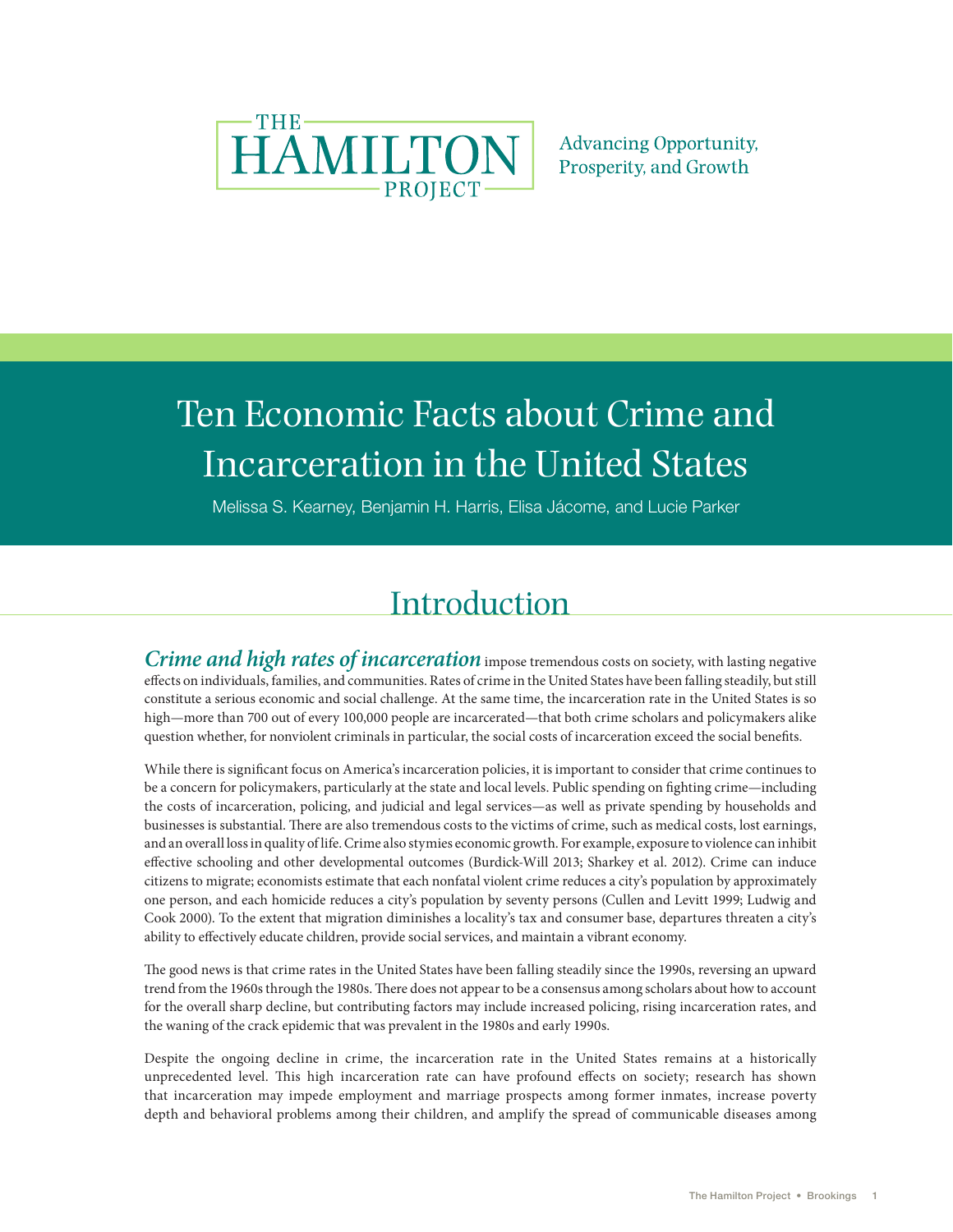disproportionately impacted communities (Raphael 2007). These effects are especially prevalent within disadvantaged communities and among those demographic groups that are more likely to face incarceration, namely young minority males. In addition, this high rate of incarceration is expensive for both federal and state governments. On average, in 2012, it cost more than \$29,000 to house an inmate in federal prison (Congressional Research Service 2013). In total, the United States spent over \$80 billion on corrections expenditures in 2010, with more than 90 percent of these expenditures occurring at the state and local levels (Kyckelhahn and Martin 2013).

A founding principle of The Hamilton Project's economic strategy is that long-term prosperity is best achieved by fostering economic growth and broad participation in that growth. Elevated rates of crime and incarceration directly work against these principles, marginalizing individuals, devastating affected communities, and perpetuating inequality. In this spirit, we offer "Ten Economic Facts about Crime and Incarceration in the United States" to bring attention to recent trends in crime and incarceration, the characteristics of those who commit crimes and those who are incarcerated, and the social and economic costs of current policy.

Chapter 1 describes recent crime trends in the United States and the characteristics of criminal offenders and victims. Chapter 2 focuses on the growth of mass incarceration in America. Chapter 3 presents evidence on the economic and social costs of current crime and incarceration policy.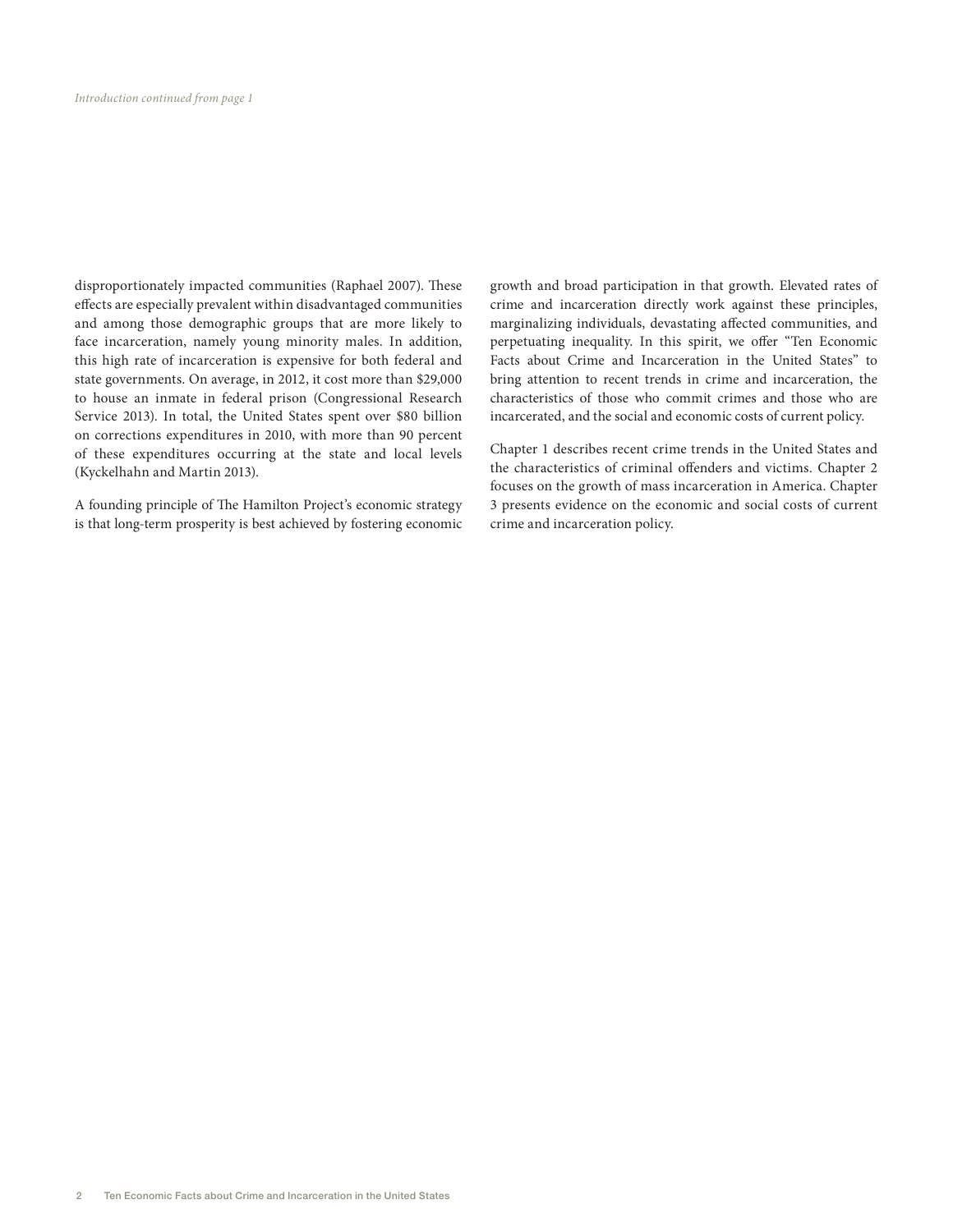

**Advancing Opportunity,** Prosperity, and Growth

# **CHAPTER 1:** The Landscape of Crime in the United States

*Crime rates in the United States have been on a steady decline since the 1990s. Despite this improvement, particular demographic groups still exhibit high rates of criminal activity while others remain especially likely to be victims of crime.*

- **1. Crime rates have steadily declined over the past twenty-five years.**
- **2. Low-income individuals are more likely than higher-income individuals to be victims of crime.**
- **3. The majority of criminal offenders are younger than age thirty.**
- **4. Disadvantaged youths engage in riskier criminal behavior.**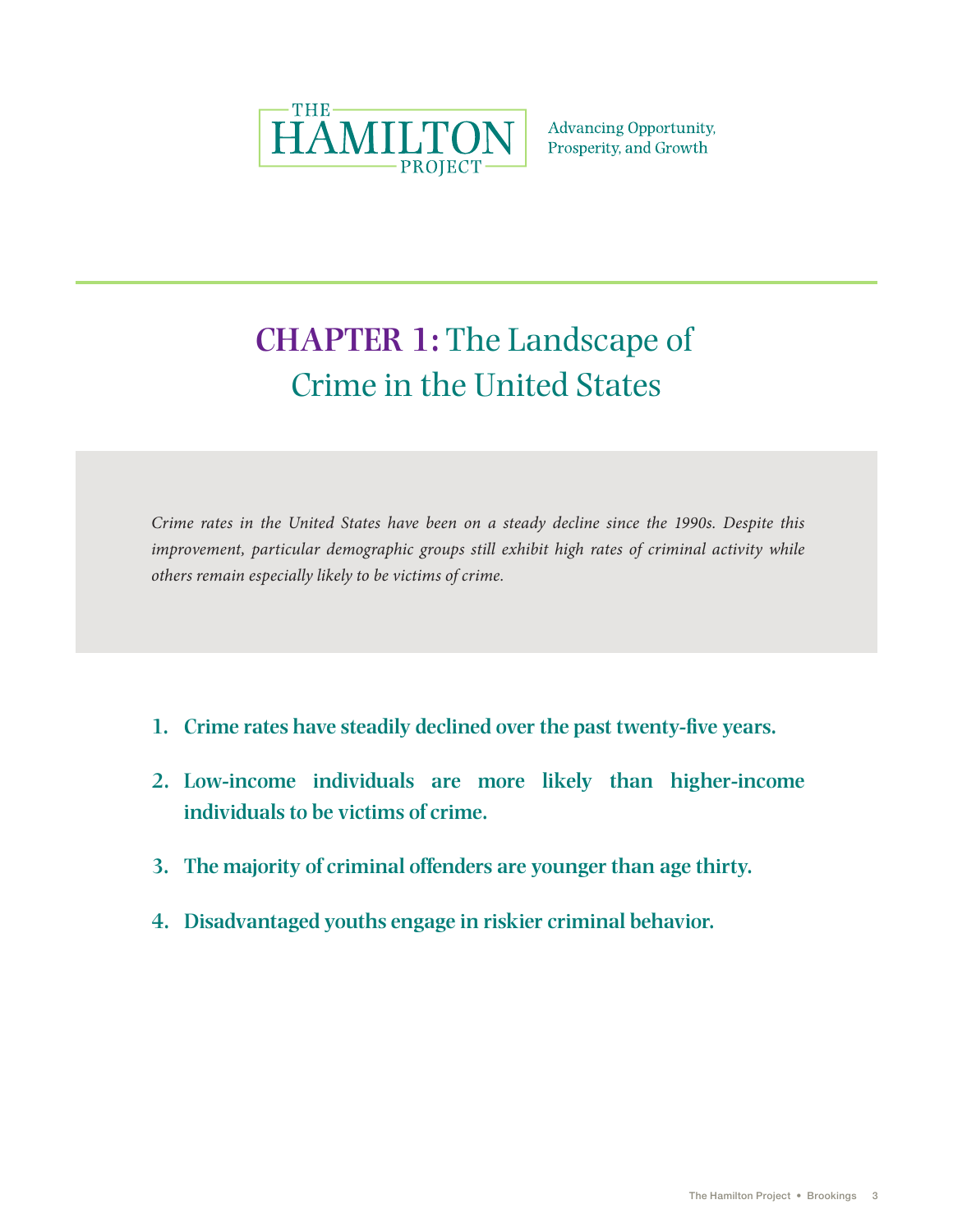# Crime rates have steadily declined over the past twenty-five years. **1.**

After a significant explosion in crime rates between the 1960s and the 1980s, the United States has experienced a steady decline in crime rates over the past twenty-five years. As illustrated in figure 1, crime rates fell nearly 30 percent between 1991 and 2001, and subsequently fell an additional 22 percent between 2001 and 2012. This measure, calculated by the FBI, incorporates both violent crimes (e.g., murder and aggravated assault) and property crimes (e.g., burglary and larceny-theft). Individually, rates of property and violent crime have followed similar trends, falling 29 percent and 33 percent, respectively, between 1991 and 2001 (U.S. Department of Justice [DOJ] 2010b).

Social scientists have struggled to provide adequate explanations for the sharp and persistent decline in crime rates. Economists have focused on a few potential factors—including an increased number of police on the streets, rising rates of incarceration, and the waning of the crack epidemic—to explain the drop in crime (Levitt 2004). In the 1990s, police officers per capita increased by approximately 14 percent. During this same decade, sentencing policies grew stricter and the U.S. prison population swelled, which had both deterrence (i.e., prevention of further crime by increasing the threat of punishment) and incapacitation (i.e., the inability to commit a crime because of being imprisoned) effects on criminals (Abrams 2011; Johnson and Raphael 2012; Levitt 2004). The waning of the crack epidemic reduced crime primarily through a decline in the homicide rates associated with crack markets in the late 1980s.

Though crime rates have fallen, they remain an important policy issue. In particular, some communities, often those with lowincome residents, still experience elevated rates of certain types of crime despite the national decline.

**BROOKINGS** 

# FIGURE 1. Crime Rate in the United States, 1960–2012

After being particularly elevated during the 1970s and 1980s, the crime rate fell nearly 45 percent between 1990 and 2012.



Note: The crime rate includes all violent crimes (i.e., aggravated assault, forcible rape, murder, and robbery) and property crimes (i.e., burglary, larceny-theft, and motor vehicle theft).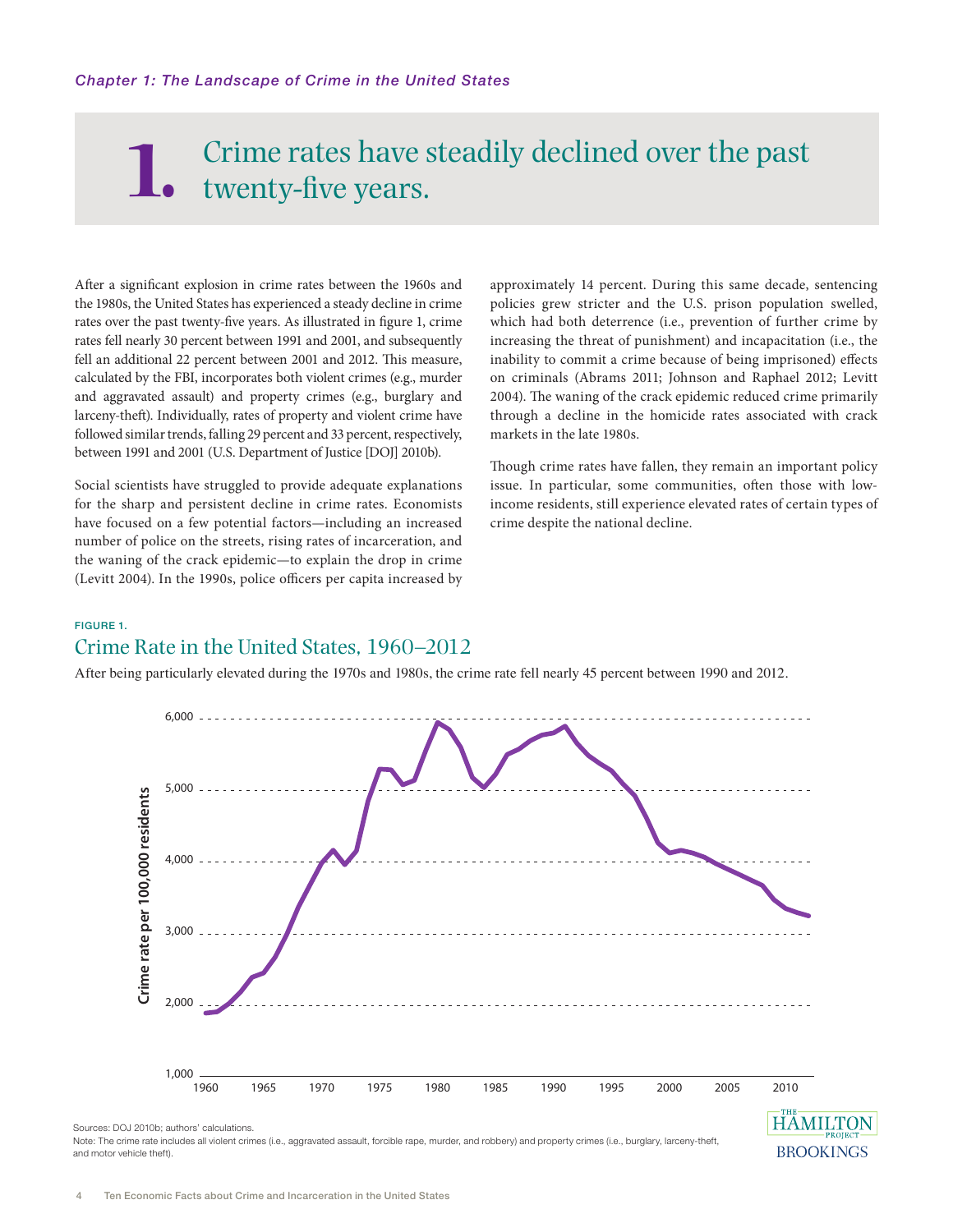# Low-income individuals are more likely than higher-income individuals to be victims of **2.** crime.

Across all types of personal crimes, victimization rates are significantly higher for individuals living in low-income households, as shown in figure 2. In 2008, the latest year for which data are available, the victimization rate for all personal crimes among individuals with family incomes of less than \$15,000 was over three times the rate of those with family incomes of \$75,000 or more (DOJ 2010a). The most prevalent crime for low-income victims was assault, followed closely by acts of attempted violence, at 33 victims and 28 victims per 1,000 residents, respectively. For those in the higher-income bracket, these rates were significantly lower at only 11 victims and 9 victims per 1,000 residents, respectively.

Because crime tends to concentrate in disadvantaged areas, lowincome individuals living in these communities are even more likely to be victims. Notably, evidence from the Moving to Opportunity program—a multiyear federal research demonstration project that combined rental assistance with housing counseling to help families with very low incomes move from areas with a high concentration of poverty—suggests that moving into a less-poor neighborhood significantly reduces child criminal victimization rates. In particular, children of families that moved as a result of receiving both a housing voucher to move to a new location and counseling assistance experienced personal crime victimization rates that were 13 percentage points lower than those who did not receive any voucher or assistance (Katz, Kling, and Liebman 2000).

Victims of personal crimes face both tangible costs, including medical costs, lost earnings, and costs related to victim assistance programs, and intangible costs, such as pain, suffering, and lost quality of life (Miller, Cohen, and Wiersama 1996). There are also public health consequences to crime victimization. Since homicide rates are so high for young African American men, men in this demographic group lose more years of life before age sixtyfive to homicide than they do to heart disease, which is the nation's overall leading killer (Heller et al. 2013).

### FIGURE 2.

# Victimization Rates for Persons Age 12 or Older, by Type of Crime and Annual Family Income, 2008

In 2008, individuals with annual family incomes of less than \$15,000 were at least three times more likely to be victims of personal crimes—such as rape and assault—than were individuals with annual family incomes of \$75,000 or more.



Sources: DOJ 2010a; authors' calculations.

Note: The victimization rate is defined as the number of individuals who were victims of crime over a six-month period per every 1,000 persons age twelve or older.

**BROOKINGS**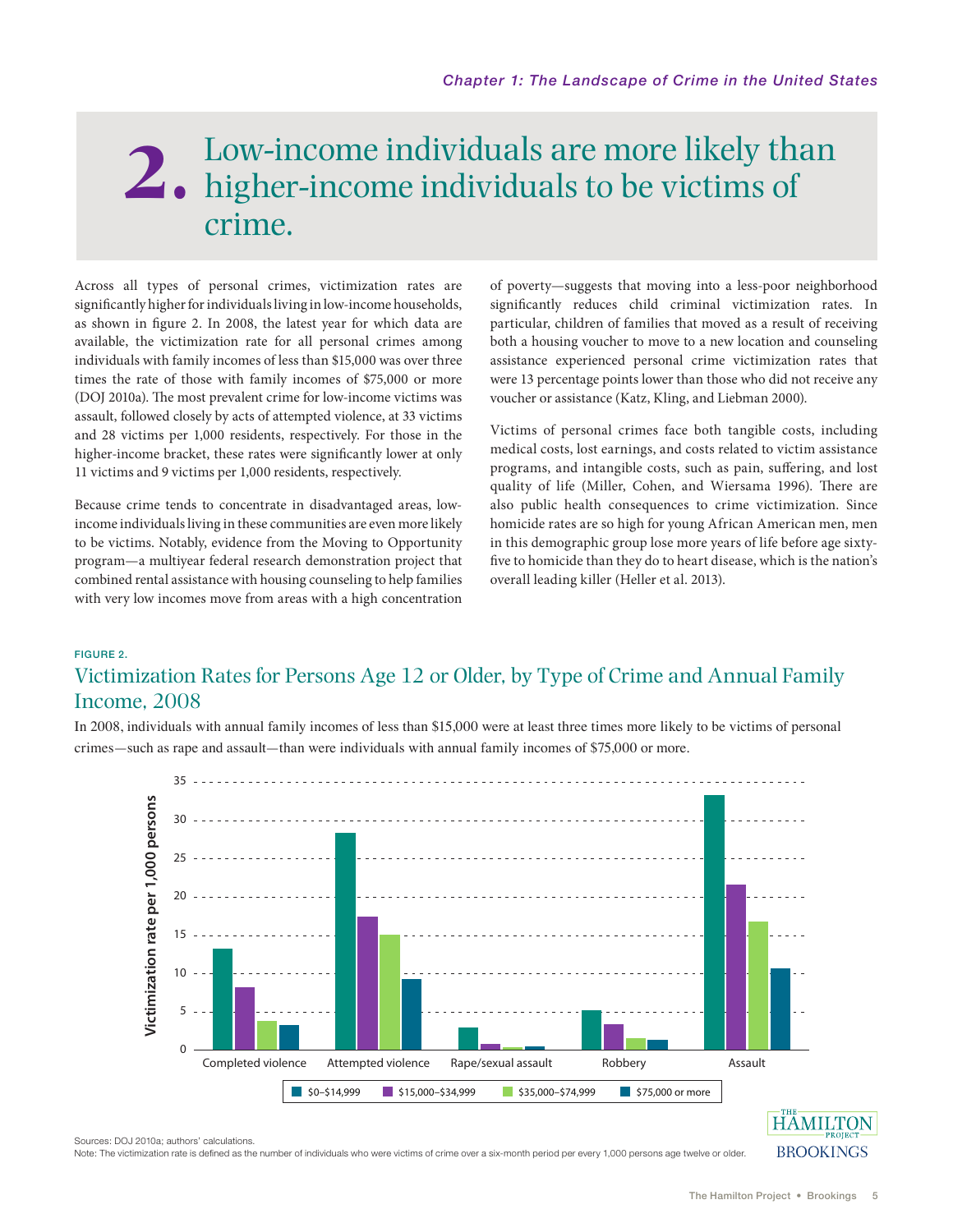# The majority of criminal offenders are younger than age thirty.

Juveniles make up a significant portion of offenders each year. More than one quarter (27 percent) of known offenders—defined as individuals with at least one identifiable characteristic that were involved in a crime incident, whether or not an arrest was made were individuals ages eleven to twenty, and an additional 34 percent were ages twenty-one to thirty; all other individuals composed fewer than 40 percent of offenders. As seen in figure 3, this trend holds for all types of crimes. More specifically, 55 percent of offenders committing crimes against persons (such as assault and sex offenses) were ages eleven to thirty. For crimes against property (such as larceny-theft and vandalism) and crimes against society (including drug offenses and weapon law violations), 63 percent and 66 percent of offenders, respectively, were individuals in the eleven-to-thirty age group.

A stark difference in the number of offenders by gender is also evident. Most crimes—whether against persons, property, or society—are committed by men; of criminal offenders with known gender, 72 percent are male. This trend for gender follows for crimes against persons (73 percent), crimes against property (70 percent), and crimes against society (77 percent) (DOJ 2012). Combined, these facts indicate that most offenders in the United States are young men.

Some social scientists explain this age profile of crime by appealing to a biological perspective on criminal behavior, focusing on the impaired decision-making capabilities of the adolescent brain in particular. There are also numerous social theories that emphasize youth susceptibility to societal pressures, namely their concern with identity formation, peer reactions, and establishing their independence (O'Donoghue and Rabin 2001).

#### FIGURE 3.

# Number of Offenders in the United States, by Age and Offense Category, 2012

More than 60 percent of known criminal offenders are under the age of thirty, with individuals ages eleven to twenty constituting roughly 27 percent of offenders, and individuals ages twenty-one to thirty making up an additional 34 percent.



Sources: DOJ 2012; authors' calculations.

Note: The FBI defines crimes against persons as crimes whose victims are always individuals. Crimes against property are those with the goal of obtaining money, property, or some other benefit. Crimes against society are those that represent society's prohibition against engaging in certain types of activity (DOJ 2011). Offender data include characteristics of each offender involved in a crime incident whether or not an arrest was made; offenders with unknown ages are excluded from the analysis. Additionally, incidents with unknown offenders—1,741,162 incidents in 2012—are excluded. For more details, see the technical appendix.

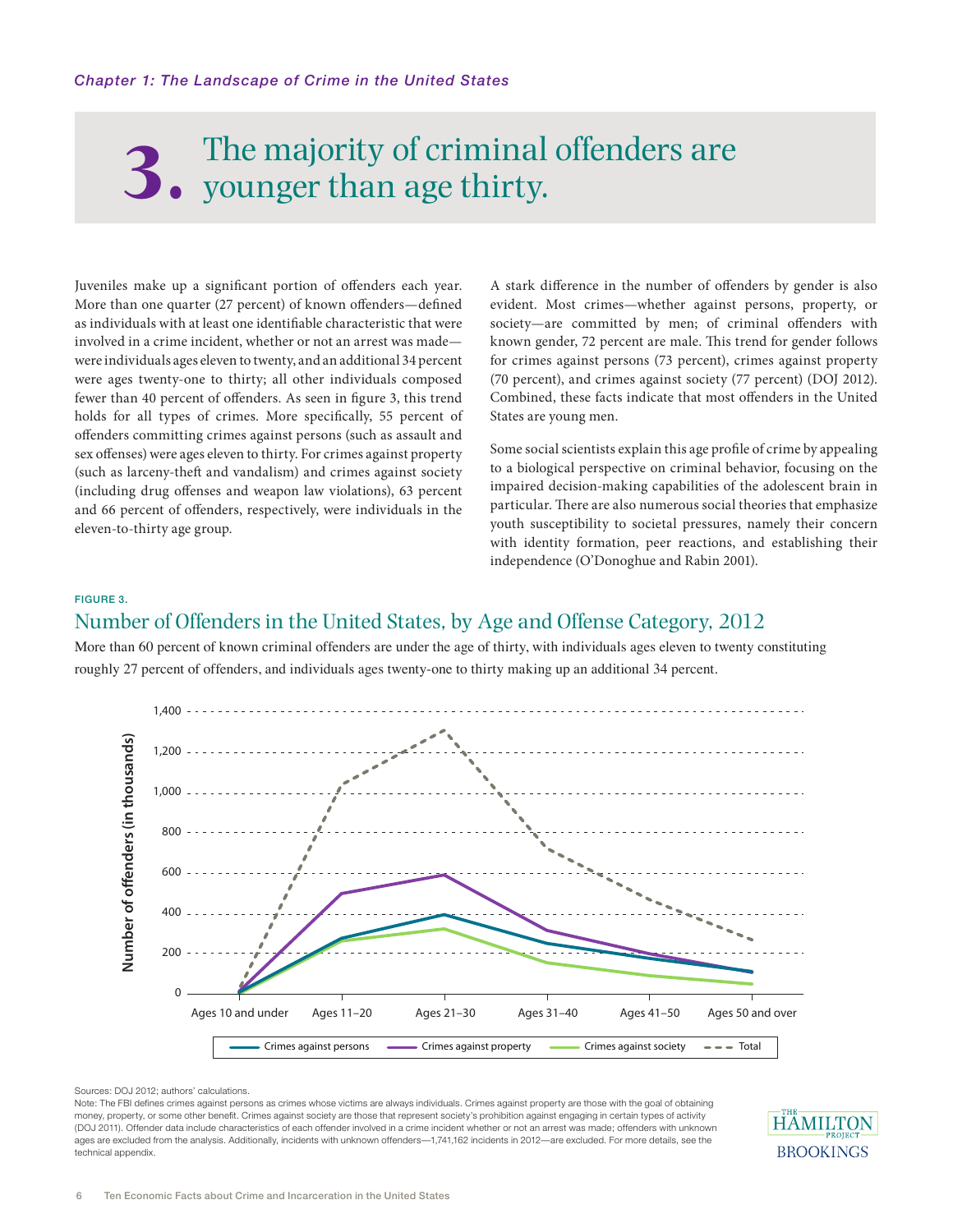# Disadvantaged youths engage in riskier **4.** criminal behavior.

Youths from low-income families (those with incomes at or below 200 percent of the federal poverty level) are equally likely to commit drug-related offenses than are their higher-income counterparts. As seen in figure 4, low-income youths are just as likely to use marijuana by age sixteen, and to use other drugs or sell drugs by age eighteen. In contrast, low-income youths are more likely to engage in violent and property crimes than are youths from middle- and highincome families. In particular, low-income youths are significantly more likely to attack someone or get into a fight, join a gang, or steal something worth more than \$50. In other words, youths from lowincome families are more likely to engage in crimes that involve or affect other people than are youths from higher-income families.

A standard economics explanation for the socioeconomic profile of property crime is that for poor youths the attractiveness of alternatives to crime is low: if employment opportunities are limited for teens living in poor neighborhoods, then property crime becomes relatively more attractive. The heightened likelihood of violent crime among poor youths raises the issue of automatic behaviors—in other words, youths intuitively responding to perceived threats—which has become the focus of recent research in this field. However, the similar rates of drug

use across teens from different income groups is consistent with a more general model of risky teenage activity associated with the so-called impaired decision-making capabilities of the adolescent brain.

Some intriguing recent academic work has proposed that adverse youth outcomes are often the result of quick errors in judgment and decision-making. In particular, hostile attribution bias hypervigilance to threat cues and the tendency to overattribute malevolent intent to others—appears to be more common among disadvantaged youths, partly because these youths grow up with a heightened risk of having experienced abuse (Dodge, Bates, and Pettit 1990; Heller et al. 2013). Some experts have consequently begun promoting cognitive behavioral therapy for these youths to help them recognize and rewire the automatic behaviors and biased beliefs that often result in judgment and decision-making errors. Promising results from several experiments in Chicago in particular, improved schooling outcomes and fewer arrests for violent crimes—suggest that it is possible to change the outcomes of disadvantaged youths simply by helping them recognize when their automatic responses may trigger negative outcomes (Heller et al. 2013).

# FIGURE 4.

# Adolescent Risk Behaviors by Family Income Level

Although youths from low-income families are as likely to use or sell drugs as are their higher-income counterparts, the former are significantly more likely to engage in criminal activities that target other people.



Source: Kent 2009.

Note: Original data are derived from the 1997 National Longitudinal Survey of Youth. Adolescent risk behaviors are measured up to age eighteen, except for marijuana usage, which is measured up to age sixteen. Low-income families are those whose incomes are at or below 200 percent of the the federal poverty level (FPL). Middle-income families have incomes between 201 and 400 percent of the FPL. High-income families have incomes at or above 401 percent of the FPL.

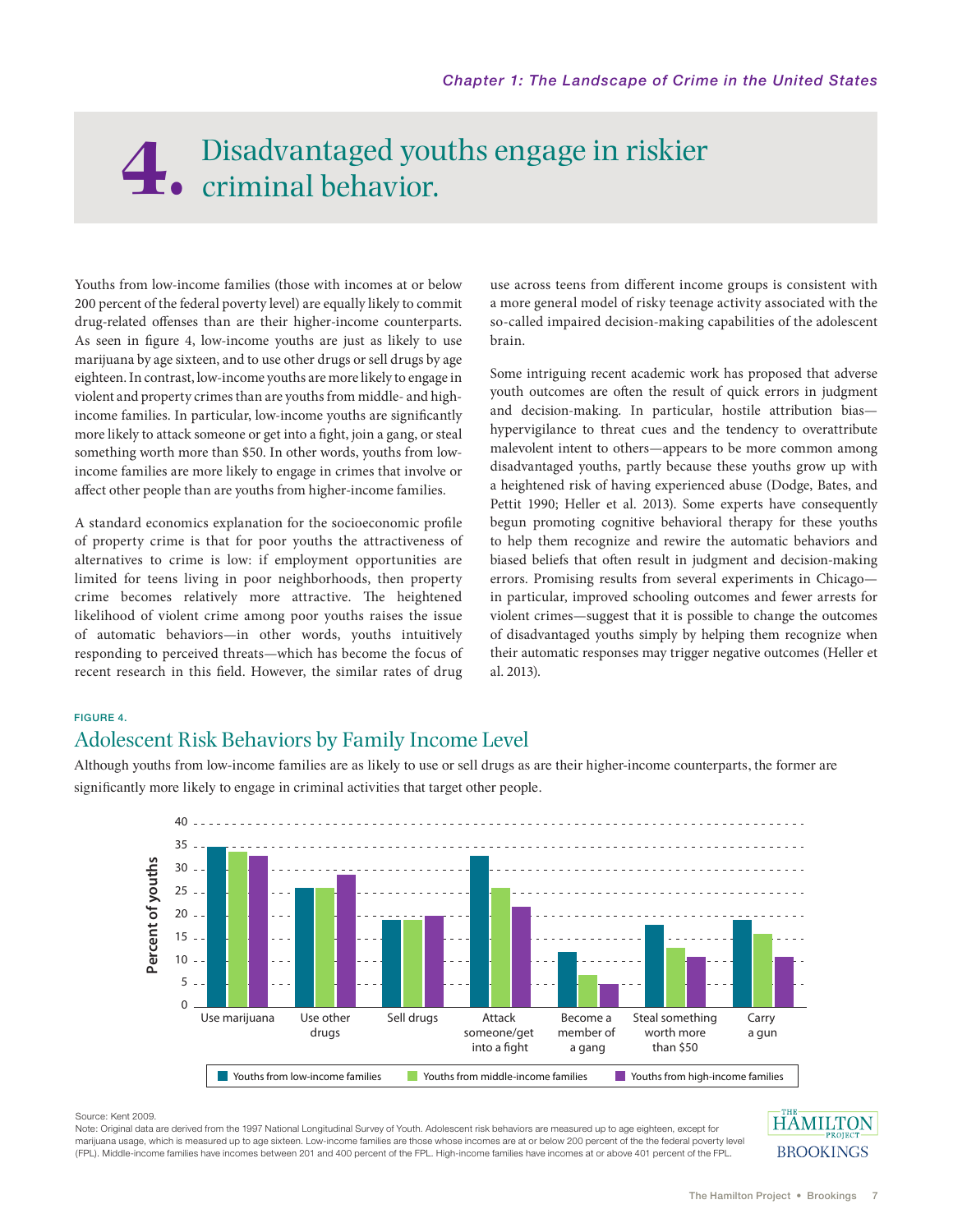

**Advancing Opportunity,** Prosperity, and Growth

# **CHAPTER 2:** The Growth of Mass Incarceration in America

*The incarceration rate in the United States is now at a historically unprecedented level and is far above the typical rate in other developed countries. As a result, imprisonment has become an inevitable reality for subsets of the American population.* 

- **5. Federal and state policies have driven up the incarceration rate over the past thirty years.**
- **6. The U.S. incarceration rate is more than six times that of the typical OECD nation.**
- **7. There is nearly a 70 percent chance that an African American man without a high school diploma will be imprisoned by his mid-thirties.**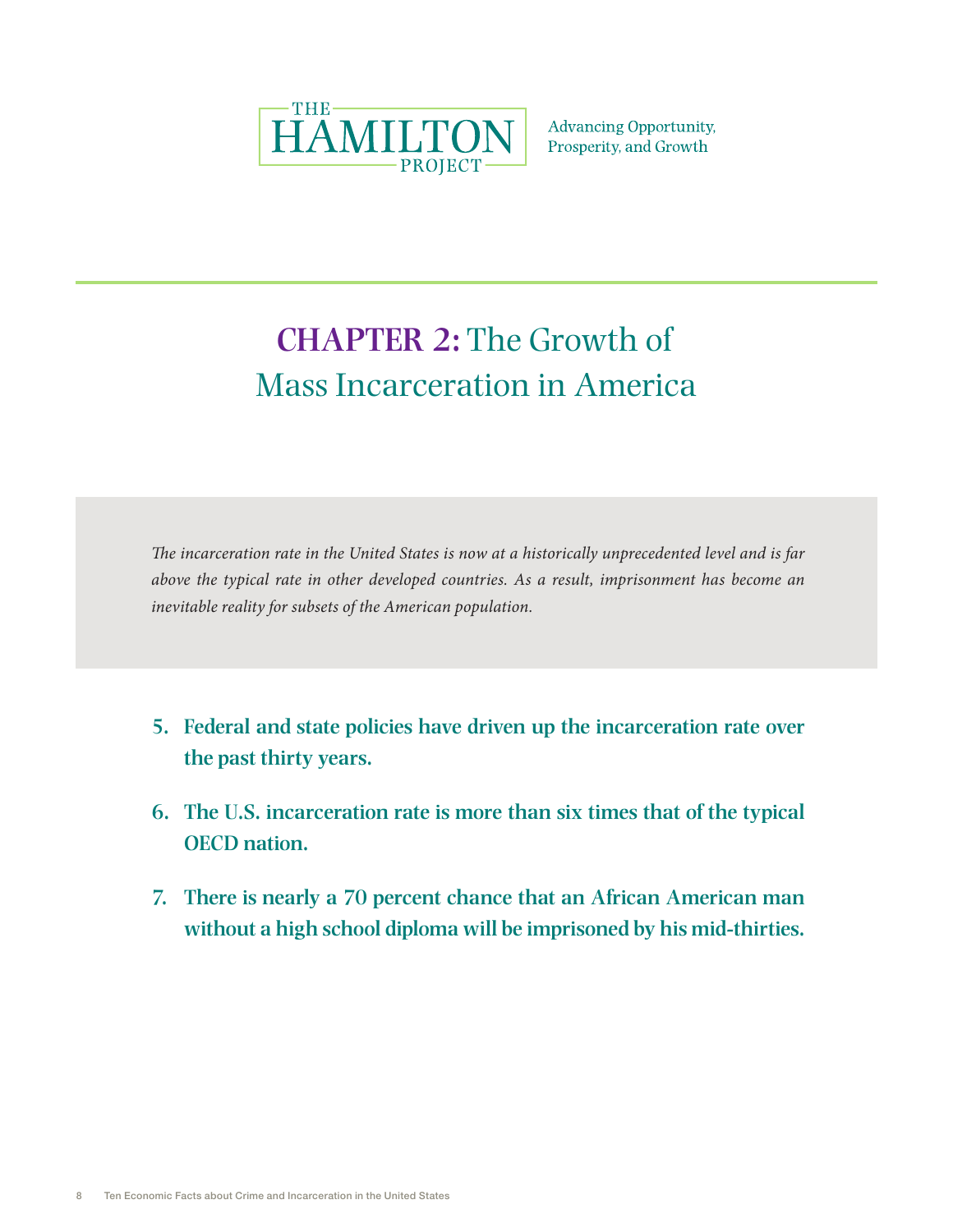# Federal and state policies have driven up the incarceration rate over the past thirty years.

The incarceration rate in the United States—defined as the number of inmates in local jails, state prisons, federal prisons, and privately operated facilities per every 100,000 U.S. residents—increased during the past three decades, from 220 in 1980 to 756 in 2008, before retreating slightly to 710 in 2012 (as seen in figure 5).

The incarceration rate is driven by three factors: crime rates, the number of prison sentences per number of crimes committed, and expected time served in prison among those sentenced (Raphael 2011). Academic evidence suggests that increases in crime cannot explain the growth in the incarceration rate since the 1980s (Raphael and Stoll 2013). However, the likelihood that an arrested offender will be sent to prison, as well as the time prisoners can expect to serve, has increased for all types of crime (Raphael and Stoll 2009, 2013). Given that both the likelihood of going to prison and sentence lengths are heavily influenced by adjudication outcomes and the types of punishment levied, most of the growth in the incarceration rate can be attributed to changes in policy (Raphael and Stoll 2013).

Policymakers at the federal and state levels have created a stricter criminal justice system in the past three decades. For example, state laws and federal laws—such as the Sentencing Reform Act of 1984—established greater structure in sentencing through specified guidelines for each offense. Additionally, between 1975 and 2002, FIGURE 5.

all fifty states adopted some form of mandatory-sentencing law specifying minimum prison sentences for specific offenses. In fact, nearly three quarters of states and the federal government—through laws like the Anti-Drug Abuse Act of 1986—enacted mandatorysentencing laws for possession or trafficking of illegal drugs. Many states also adopted repeat offender laws, known as "three strikes" laws, which strengthened the sentences of those with prior felony convictions. These policies, among others, are believed to have made the United States tougher on those who commit crime, raising the incarceration rate through increased admissions and longer sentences (Raphael and Stoll 2013).

The continued growth in the federal prison population stands in contrast to recent trends in state prison populations. Between 2008 and 2012, the number of inmates in state correctional facilities decreased by approximately 4 percent (from roughly 1.41 million to 1.35 million), while the number of inmates in federal prisons increased by more than 8 percent (from approximately 201,000 to nearly 218,000) (Carson and Golinelli 2013). This increase in federal imprisonment rates has been driven by increases in immigrationrelated admissions. Between 2003 and 2011, admissions to federal prisons for immigration-related offenses increased by 83 percent, rising from 13,100 to 23,939 (DOJ n.d.).

# Incarceration Rate in the United States, 1960–2012

Federal policies, such as the Sentencing Reform Act, and state policies, such as "three strikes" legislation, were major contributing factors to the 222 percent increase in the incarceration rate between 1980 and 2012.



Sources: Austin et al. 2000; Cahalan 1986; personal communication with E. Ann Carson, Bureau of Justice Statistics, January 24, 2014; Census Bureau 2001; Glaze 2010, 2011; Glaze and Herberman 2013; Raphael and Stoll 2013; Sabol, Couture, and Harrison 2007; Sabol, West, and Cooper 2010; authors' calculations.

Note: Incarceration rate refers to the total number of inmates in custody of local jails, state and federal prisons, and privately operated facilities within that year per 100,000 U.S. residents. The three events highlighted in this figure are examples of the many policy changes that are believed to have influenced the incarceration rate since the 1980s. For more details, see the technical appendix.

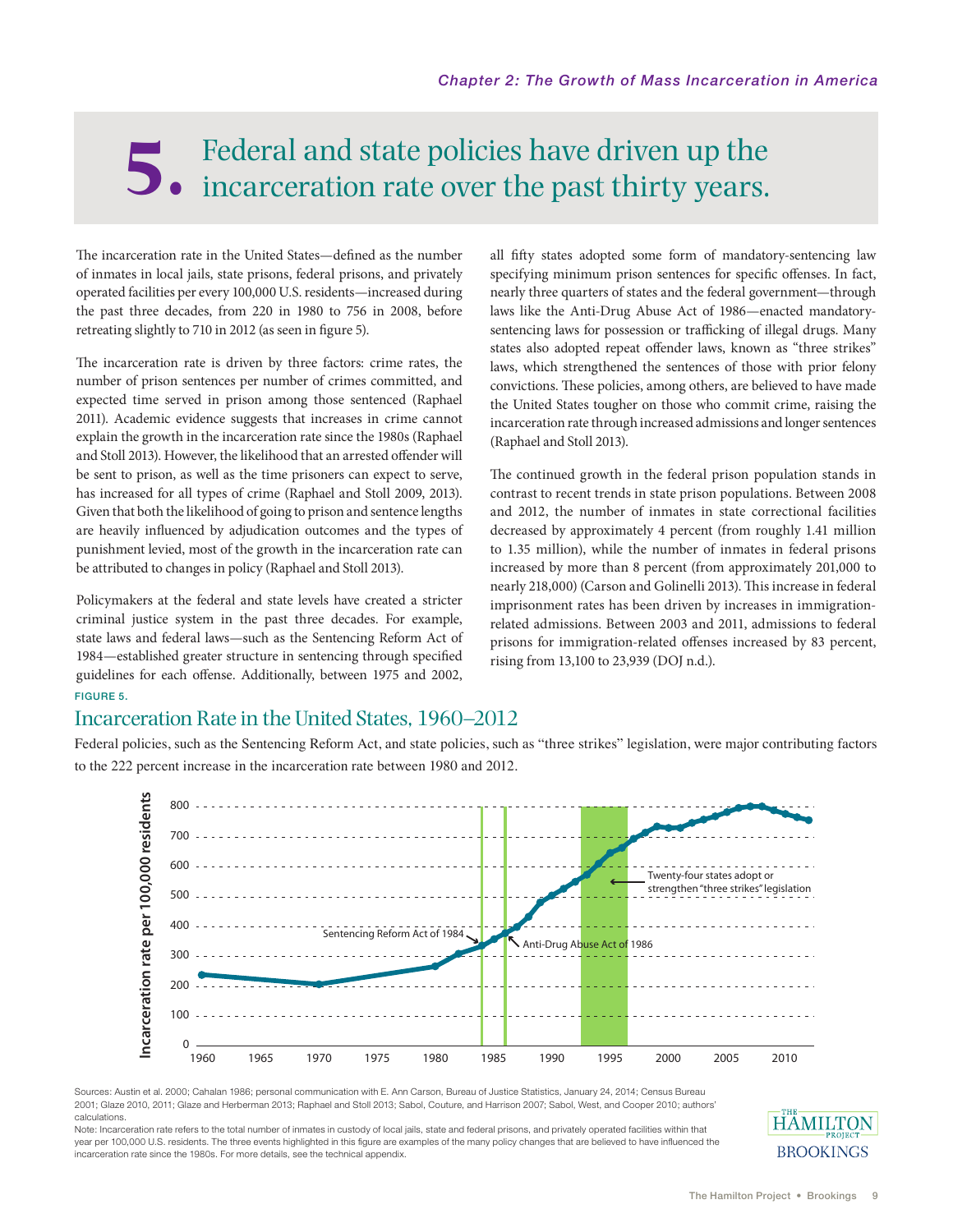# The U.S. incarceration rate is more than six times that of the typical OECD nation.

The United States is an international outlier when it comes to incarceration rates. In 2012, the incarceration rate in the United States—which includes inmates in the custody of local jails, state or federal prisons, and privately operated facilities—was 710 per 100,000 U.S. residents (Glaze and Herberman 2013). This puts the U.S. incarceration rate at more than five times the typical global rate of 130, and more than twice the incarceration rate of 90 percent of the world's countries (Walmsley 2013).

The U.S. incarceration rate in 2012 was significantly higher than those of its neighbors: Canada's and Mexico's incarceration rates were 118 and 210, respectively. Moreover, the U.S. incarceration rate is more than six times higher than the typical rate of 115 for a nation in the Organisation for Economic Co-Operation and Development (OECD) (Walmsley 2013). As seen in figure 6, in recent years incarceration rates in OECD nations have ranged from 47 to 266; these rates are relatively comparable to the rates seen in the United States prior to the 1980s. Indeed, mass incarceration appears to be a relatively unique and recent American phenomenon.

A variety of factors can explain the discrepancy in incarceration rates. One important factor is higher crime rates, especially rates of violent crimes: the homicide rate in the United States is approximately four times the typical rate among the nations in figure 6 (United Nations Office on Drugs and Crime 2014). Additionally, drug control policies in the United States—which have largely not been replicated in other Western countries—have prominently contributed to the rising incarcerated population over the past several decades (Donahue, Ewing, and Peloquin 2011). Another important factor is sentencing policy; in particular, the United States imposes much longer prison sentences for drug-related offenses than do many economically similar nations. For example, the average expected time served for drug offenses is twenty-three months in the United States, in contrast to twelve months in England and Wales and seven months in France (Lynch and Pridemore 2011).

#### FIGURE 6.

# Incarceration Rates in OECD Countries

With an incarceration rate of 710 inmates per 100,000 residents, the United States stands in stark contrast to the typical incarceration rate of 115 among OECD nations.



Sources: Glaze and Herberman 2013; Walmsley 2013; authors' calculations.

Note: All incarceration rates are from 2013, with the exception of the rates for Canada, Greece, Israel, the Netherlands, Sweden, Switzerland, and the United States; of these countries, all rates are from 2012, with the exception of Canada, whose rate is from 2011–12. The incarceration rate for the United Kingdom is a weighted average of England and Wales, Northern Ireland, and Scotland. For more details, see the technical appendix.

**HAM BROOKINGS**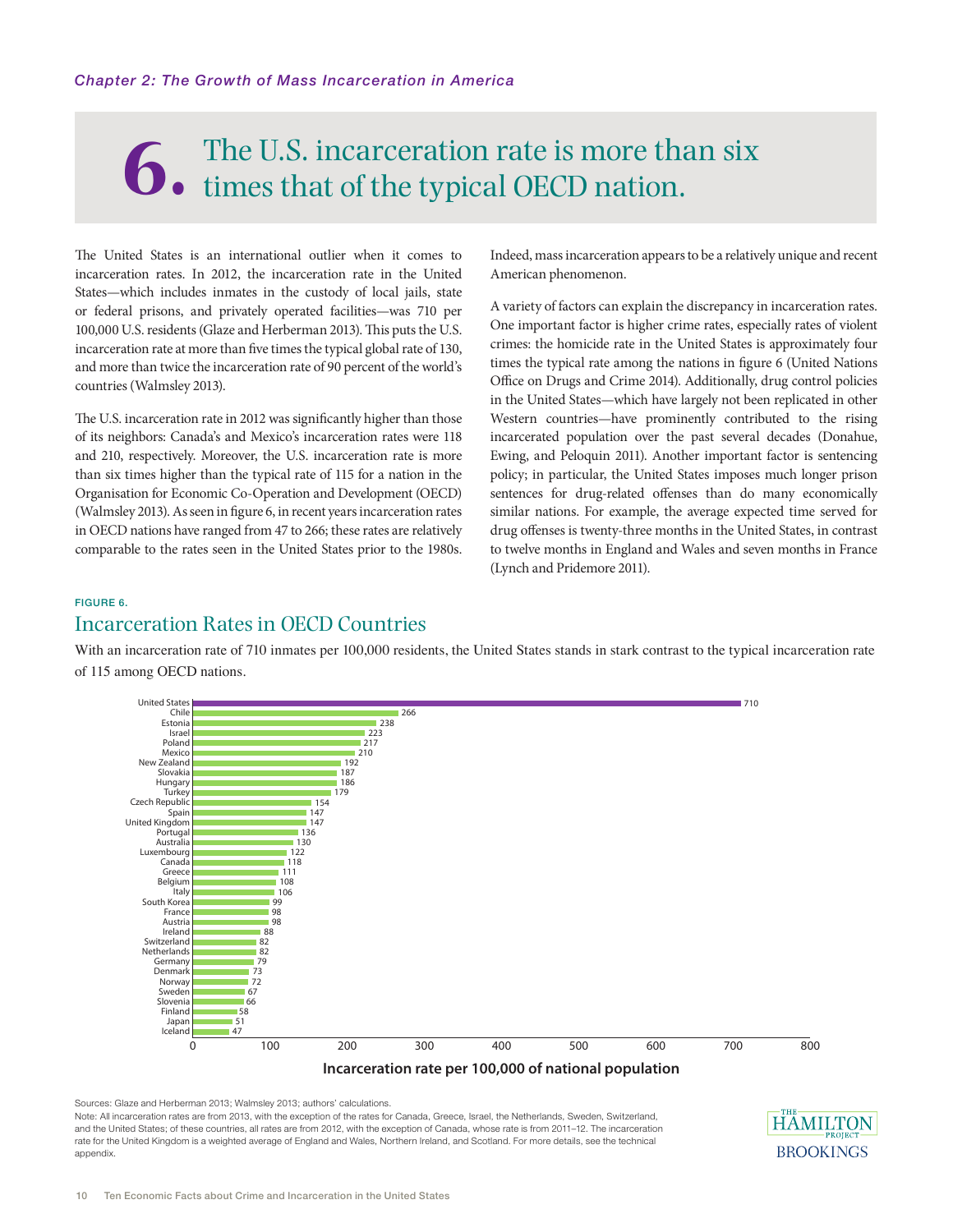# There is nearly a 70 percent chance that an There is nearly a 70 percent chance that an African American man without a high school diploma will be imprisoned by his mid-thirties.

For certain demographic groups, incarceration has become a fact of life. Figure 7 illustrates the cumulative risk of imprisonment for men by race, education, and birth cohort. As described by Pettit and Western (2004), the cumulative risk of imprisonment is the projected lifetime likelihood of serving time for a person born in a specific year. Specifically, each point reflects the percent chance that a man born within a given range of years will have spent time in prison by age thirty to thirty-four. Notably, most men who are ever incarcerated enter prison for the first time before age thirty-five, and so these cumulative risks by age thirty to thirty-four are reflective of lifetime risks.

Men in the first birth cohort, 1945–49, reached their mid-thirties by 1980 just as the incarceration rate began a steady incline. For all education levels within this age group, only an 8-percentage point differential separated white and African American men in terms of imprisonment risk (depicted by the difference between the two solid lines on the far left of figure 7). As the incarceration rate rose, however,

discrepancies between races became more apparent. Men born in the latest birth cohort, 1975–79, reached their mid-thirties around 2010; for this cohort, the difference in cumulative risk of imprisonment between white and African American men is more than double the difference for the first birth cohort (as seen on the far right of figure 7).

These racial disparities become particularly striking when considering men with low educational attainment. Over 53 percentage points distance white and African American male high school dropouts in the latest birth cohort (depicted by the difference between the two dashed lines on the far right of figure 7), with male African American high school dropouts facing a nearly 70 percent cumulative risk of imprisonment. This high risk of imprisonment translates into a higher chance of being in prison than of being employed. For African American men in general, it translates into a higher chance of spending time in prison than of graduating with a four-year college degree (Pettit 2012; Pettit and Western 2004).

#### FIGURE 7.

# Cumulative Risk of Imprisonment by Age 30–34 for Men Born Between 1945–49 and 1975–79, by Race and Education

Among men born between 1975 and 1979, an African American high school dropout has nearly a 70 percent chance of being imprisoned by his mid-thirties.



Source: Western and Wildeman 2009.

Note: Cumulative risk of imprisonment is the projected lifetime likelihood of imprisonment for a person born in a specific range of years. For more details, see the technical appendix.

**BROOKINGS**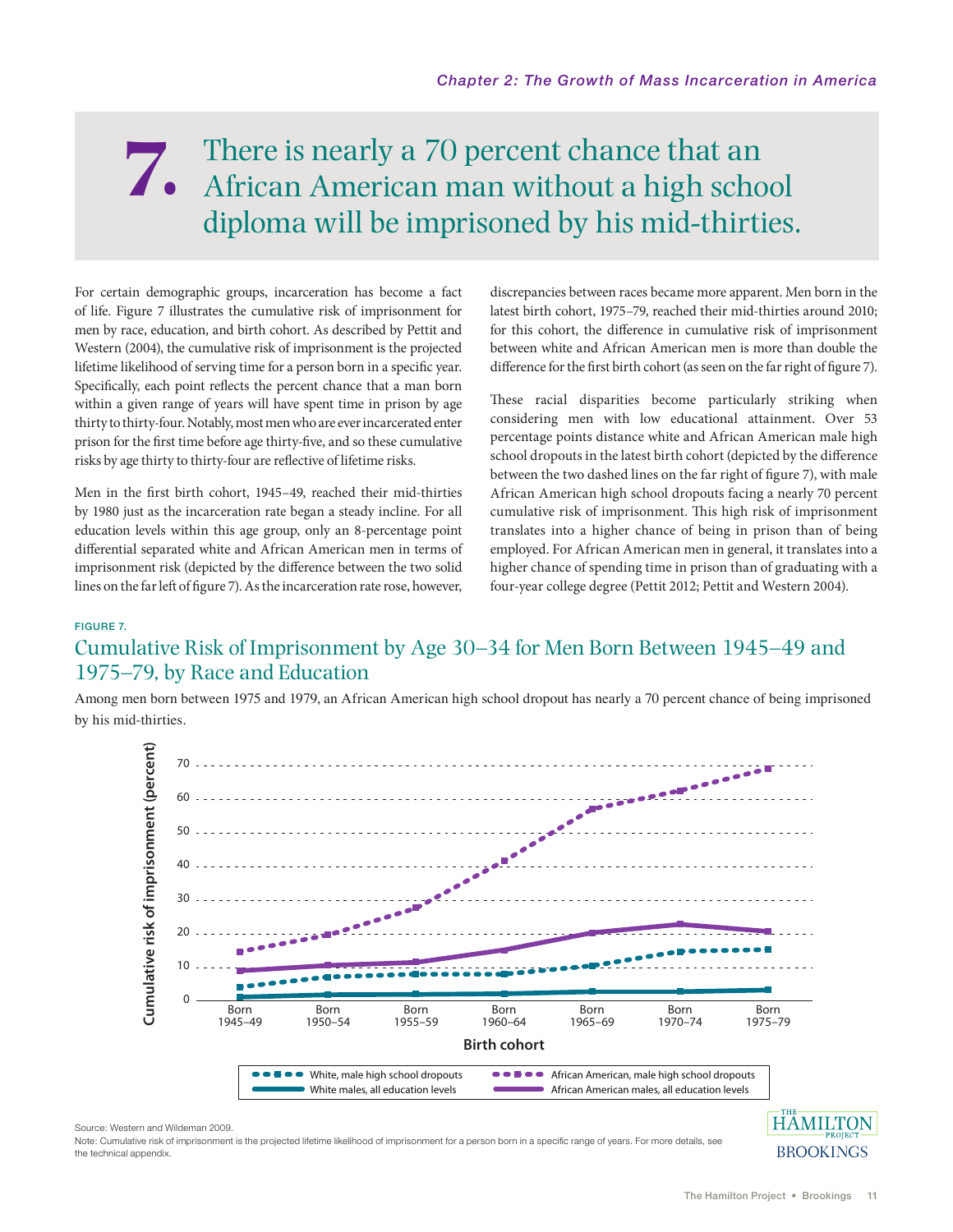

**Advancing Opportunity,** Prosperity, and Growth

# **CHAPTER 3:** The Economic and Social Costs of Crime and Incarceration

*Today's high rate of incarceration is considerably costly to American taxpayers, with state governments bearing the bulk of the fiscal burden. In addition to these budgetary costs, current incarceration policy generates economic and social costs for both those imprisoned and their families.*

- **8. Per capita expenditures on corrections more than tripled over the past thirty years.**
- **9. By their fourteenth birthday, African American children whose fathers do not have a high school diploma are more likely than not to see their fathers incarcerated.**
- **10. Juvenile incarceration can have lasting impacts on a young person's future.**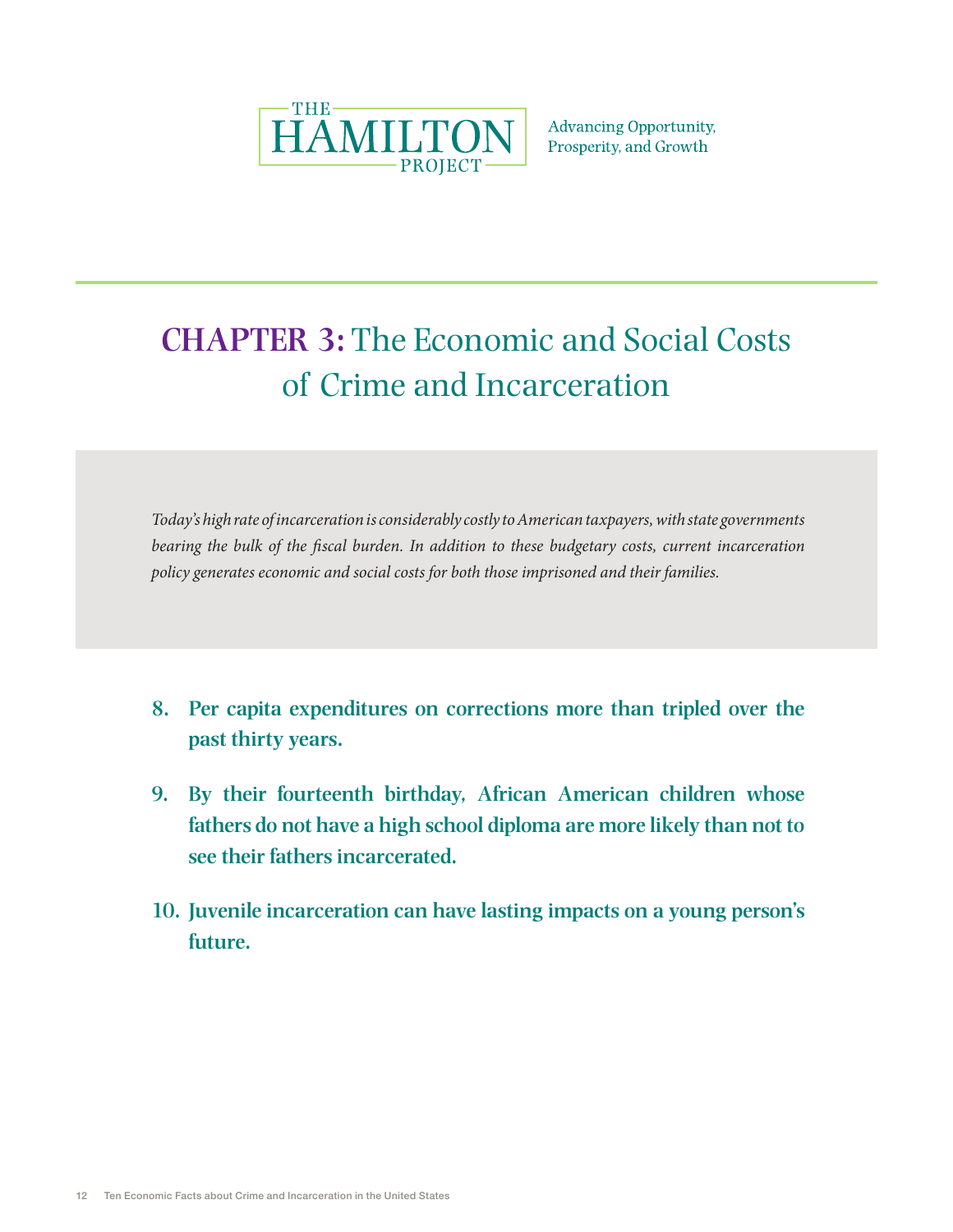# Per capita expenditures on corrections more than tripled over the past thirty years.

In 2010, the United States spent more than \$80 billion on corrections expenditures at the federal, state, and local levels. Corrections expenditures fund the supervision, confinement, and rehabilitation of adults and juveniles convicted of offenses against the law, and the confinement of persons awaiting trial and adjudication (Kyckelhahn 2013). As figure 8 illustrates, total corrections expenditures more than quadrupled over the past twenty years in real terms, from approximately \$17 billion in 1980 to more than \$80 billion in 2010. When including expenditures for police protection and judicial and legal services, the direct costs of crime rise to \$261 billion (Kyckelhahn and Martin 2013).

Most corrections expenditures have historically occurred at the state level and continue to do so. As shown in figure 8, in 2010, more than 57 percent of direct cash outlays for corrections came from state governments, compared to 10 percent from the federal government and nearly 33 percent from local governments. Increased expenditures at every level of government are not surprising given the growth in incarceration, which has far outstripped population growth, leading to a higher rate of incarceration and higher

corrections spending per capita (Census Bureau 2001, 2013; Raphael and Stoll 2013). Per capita expenditures on corrections (denoted by the dashed line in figure 8) more than tripled between 1980 and 2010. In real terms, each U.S. resident on average contributed \$260 to corrections expenditures in 2010, which stands in stark contrast to the \$77 each resident contributed in 1980.

Crime-related expenditures generate a significant strain on state and federal budgets, leading some to question whether public funds are best spent incarcerating nonviolent criminals. Preliminary evidence from the recent policy experience in California—in which a substantial number of nonviolent criminals were released from state and federal prisons—suggests that alternatives to incarceration for nonviolent offenders (e.g., electronic monitoring and house arrest) can lead to slightly higher rates of property crime, but have no statistically significant impact on violent crime (Lofstrom and Raphael 2013). These conclusions have led some experts to suggest that public safety priorities could better be achieved by incarcerating fewer nonviolent criminals, combined with spending more on education and policing (ibid.).

# FIGURE 8. Total Corrections Expenditures by Level of Government and Per Capita Expenditures, 1980–2010

In real terms, total corrections expenditures today are more than 350 percent higher than they were in 1980, while per capita expenditures increased nearly 250 percent over the same period.



Sources: Bauer 2003a, 2003b; Census Bureau 2001, 2011, 2013; Gifford 2001; Hughes 2006, 2007; Hughes and Perry 2005; Perry 2005, 2008; Kyckelhahn 2012a, 2012b, 2012c; Kyckelhahn and Martin 2013; authors' calculations.

Note: The dollar figures are adjusted to 2010 dollars using the CPI-U-RS (Consumer Price Index Research Series Using Current Methods). Population estimates for each year are taken from the Census Bureau's estimates for July 1 of that year. The figure includes only direct expenditures so as not to double count the value of

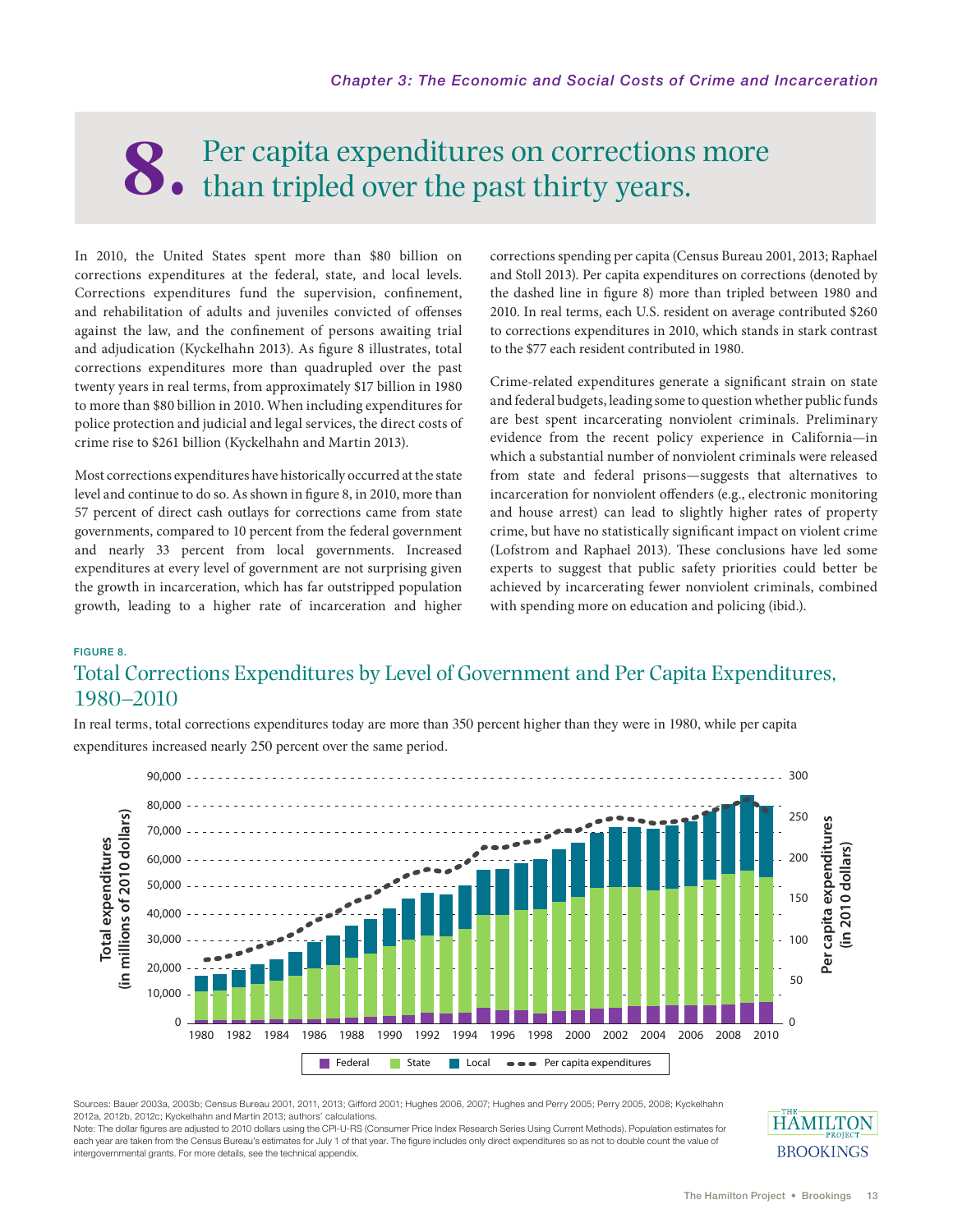# By their fourteenth birthday, African American children whose fathers do not have a high school diploma are more likely than not to see their fathers incarcerated. **9.**

In 2010, approximately 2.7 million children, or over 3 percent of all children in the United States, had a parent in prison (The Pew Charitable Trusts 2010). As of 2007, an estimated 53 percent of prisoners in the United States were parents of children under age eighteen, a majority being fathers (Glaze and Maruschak 2010). Furthermore, it is not the case that these parents were already disengaged from their children's lives. For example, in 2007, approximately half of parents in state prisons were the primary provider of financial support for their children—and nearly half had lived with their children—prior to incarceration (ibid.). Furthermore, fathers often are required to pay child support during their incarceration, and since they make little to no money during their incarceration, they often accumulate child support debt.

Figure 9 illustrates the cumulative risk of imprisonment for parents or the projected lifetime likelihood of serving time for a person born in a specific year—by the time their child turns fourteen, by child's race and their own educational attainment (Wildeman 2009). Regardless of race, fathers are much more likely to be imprisoned

than are mothers. These risks of imprisonment are magnified when parental educational attainment is taken into account; high school dropouts are much more likely to be imprisoned than are individuals with higher levels of education. Fathers who are high school dropouts face a cumulative risk of imprisonment that is approximately four times higher than that of fathers with some college education. An African American child with a father who dropped out of high school has more than a 50 percent chance of seeing that father incarcerated by the time the child reaches age fourteen.

Young children (ages two to six) and school-aged children of incarcerated parents have been shown to have emotional problems and to demonstrate weak academic performance and behavioral problems, respectively. It is unclear, however, the extent to which these problems result from having an incarcerated parent as opposed to stemming from the other risk factors faced by families of incarcerated individuals; incarcerated parents tend to have low levels of education and high rates of poverty, in addition to frequently having issues with drugs, alcohol, and mental illness (Center for Research on Child Wellbeing 2008).

#### FIGURE 9.

# Cumulative Risk of Parent's Imprisonment for Children by Age 14, by Race and Parent's **Education**

An African American child whose father did not complete high school has a 50 percent chance of seeing his or her father incarcerated by the time the child reaches his or her fourteenth birthday.



#### Source: Wildeman 2009.

Note: Cumulative risk of imprisonment is the projected lifetime likelihood of a parent's imprisonment by the time his or her child turns fourteen Children included in the analysis were born in 1990. For more details, see the technical appendix.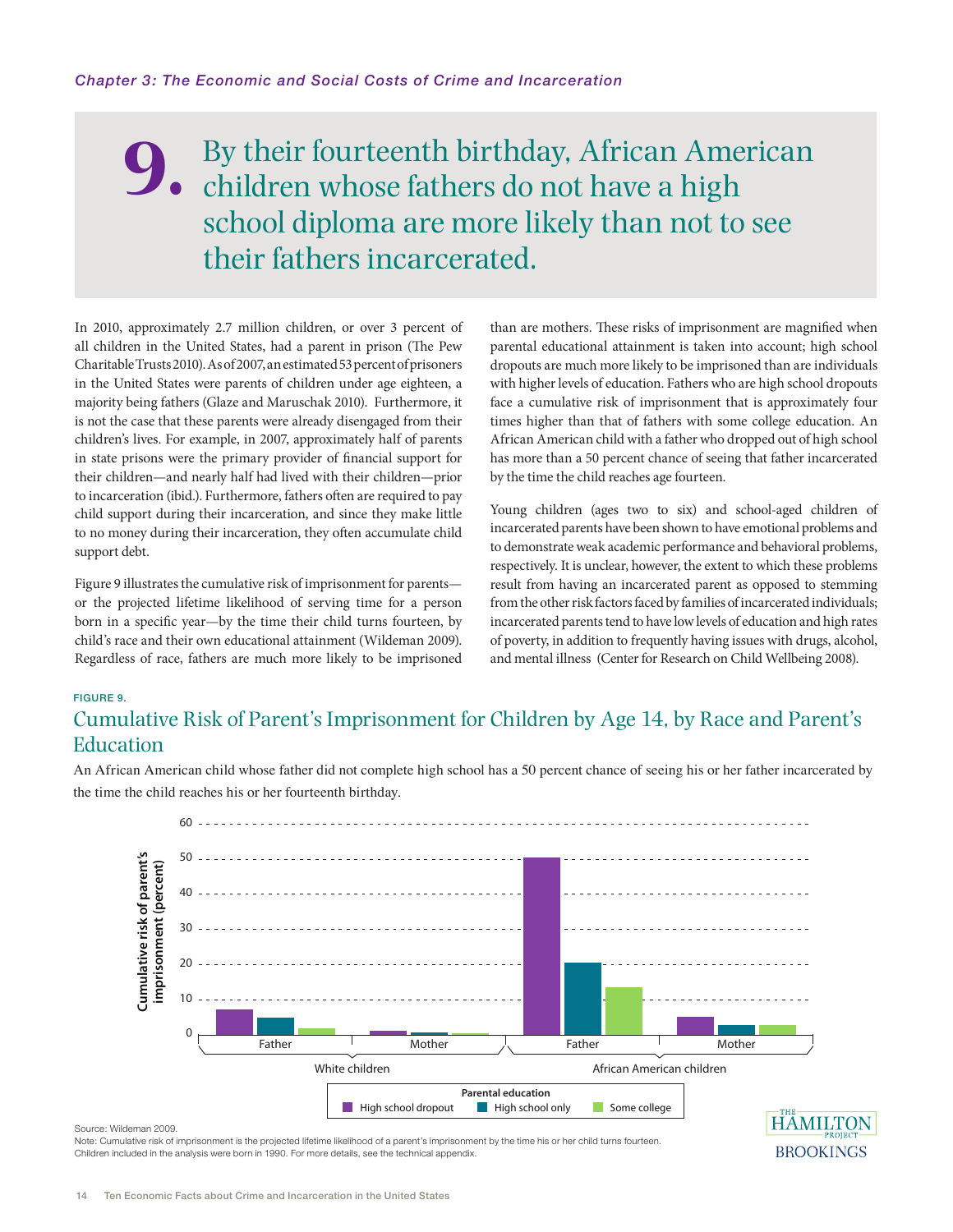# Juvenile incarceration can have lasting impacts **10.** on a young person's future.

After increasing steadily between 1975 and 1999, the rate of youth confinement began declining in 2000, with the decline accelerating in recent years (Annie E. Casey Foundation 2013). In 2011, there were 64,423 detained youths, a rate of roughly 2 out of every 1,000 juveniles ages ten and older (Sickmund et al. 2013). Detained juveniles include those placed in a facility as part of a court-ordered disposition (68 percent); juveniles awaiting a court hearing, adjudication, disposition, or placement elsewhere (31 percent); and juveniles who were voluntarily admitted to a facility in lieu of adjudication as part of a diversion agreement (1 percent) (ibid.).

Youths are incarcerated for a variety of crimes. In 2011, 22,964 juveniles (37 percent of juvenile detainees) were detained for a violent offense, and 14,705 (24 percent) were detained for a property offense. More than 70 percent of youth offenders are detained in public facilities, for which the cost is estimated to be approximately \$240 per person each day, or around \$88,000 per person each year (Petteruti, Walsh, and Velazquez 2009).

In addition to these direct costs, juvenile detention is believed to have significant effects on a youth's future since it jeopardizes his or her accumulation of human and social capital during an important developmental stage. Studies have found it difficult to estimate this effect, given that incarcerated juveniles differ across many dimensions from those who are not incarcerated. Aizer and Doyle (2013) overcome this difficulty by using randomly assigned judges to estimate the difference in adult outcomes between youths sent to juvenile detention and youths who were charged with a similar crime, but who were not sent to juvenile detention. The authors find that sending a youth to juvenile detention has a significant negative impact on that youth's adult outcomes. As illustrated in figure 10, juvenile incarceration is estimated to decrease the likelihood of high school graduation by 13 percentage points and increase the likelihood of incarceration as an adult by 22 percentage points. In particular, those who are incarcerated as juveniles are 15 percentage points more likely to be incarcerated as adults for violent crimes or 14 percentage points more likely to be incarcerated as adults for property crimes.

# FIGURE 10. Effect of Juvenile Incarceration on Likelihood of High School Graduation and Adult Imprisonment

Juvenile incarceration reduces the likelihood of high school graduation by more than 13 percentage points, and increases the probability of returning to prison as an adult by over 22 percentage points, as compared to nondetained juvenile offenders.



Source: Aizer and Doyle 2013.

Note: Bars show statistically significant regression estimates of the causal effect of juvenile incarceration on high school completion and on

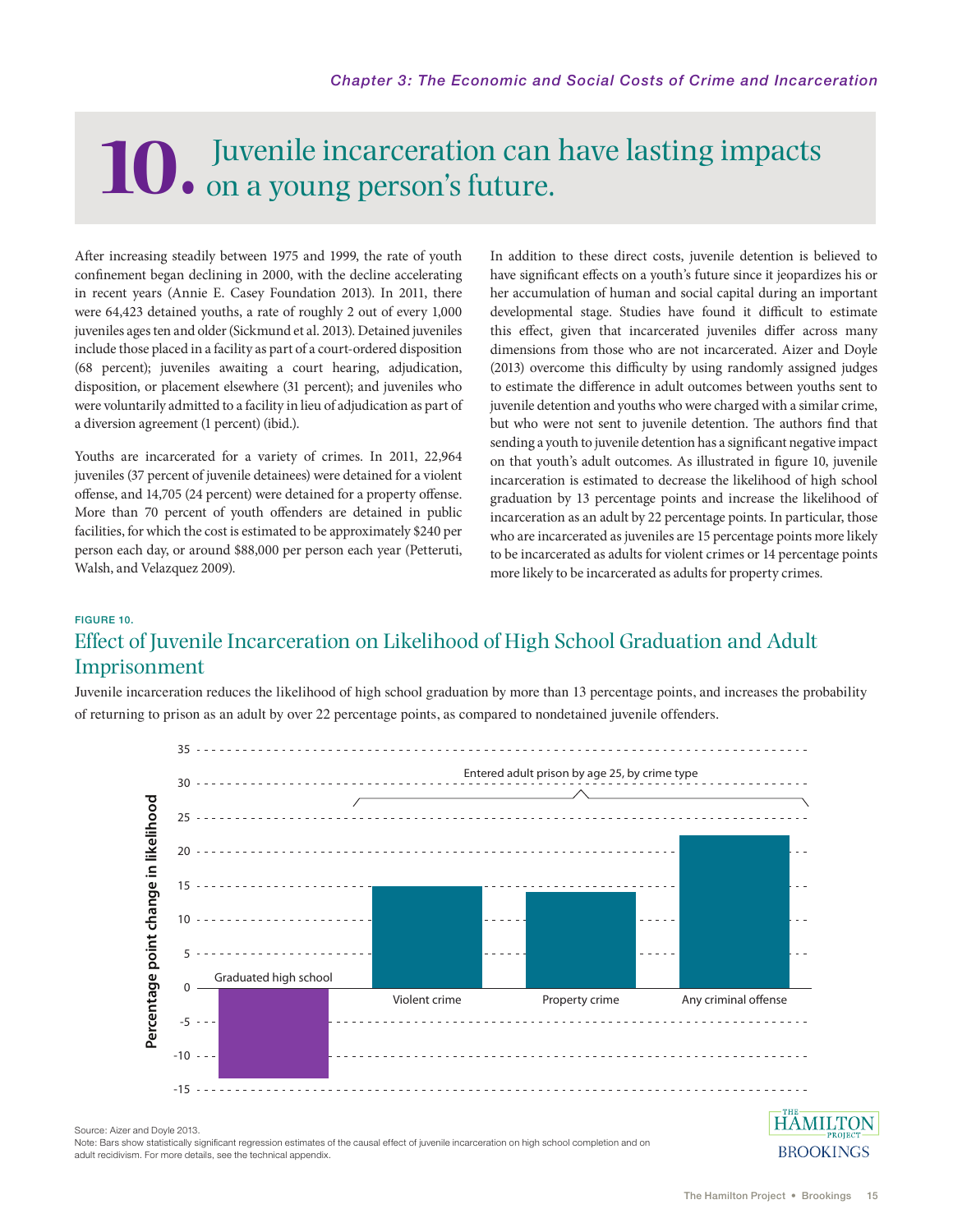# Technical Appendix

# **1. Crime rates have steadily declined over the past twenty-five years.**

### **Figure 1. Crime Rate in the United States, 1960–2012**

*Sources:* DOJ 2010b; authors' calculations.

*Note:* The U.S. crime rate is the sum of the violent crime rates (i.e., aggravated assault, forcible rape, murder and nonnegligent manslaughter, and robbery) and property crime rates (i.e., burglary, larceny-theft, and motor vehicle theft) from the FBI's Uniform Crime Reporting Program. This program includes crime statistics gathered by the FBI from law enforcement agencies across the United States.

## **2. Low-income individuals are more likely than higher-income individuals to be victims of crime.**

# **Figure 2. Victimization Rates for Persons Age 12 or Older, by Type of Crime and Annual Family Income, 2008**

*Sources:* DOJ 2010a; authors' calculations.

*Note:* Victimization data come from the FBI's National Crime Victimization Survey. The victimization rate is defined as the number of individuals who were victims of crime over a six-month period per every 1,000 persons age twelve or older. Persons whose family income level was not ascertained are excluded from this figure. Income brackets are combined using population data for each income range.

### **3. The majority of criminal offenders are younger than age thirty.**

### **Figure 3. Number of Offenders in the United States, by Age and Offense Category, 2012**

*Sources:* DOJ 2012; authors' calculations.

*Note:* The FBI defines crimes against persons as crimes whose victims are always individuals (e.g., assault, murder, and rape). Crimes against property are those with the goal of obtaining money, property, or some other benefit (e.g., bribery, burglary, and robbery). Crimes against society are those that represent society's prohibition against engaging in certain types of activity (e.g., drug violations, gambling, and prostitution) (DOJ 2011).

Offender data come from the FBI's National Incident-Based Reporting System. This includes characteristics (e.g., age, sex, and race) of each offender involved in a crime incident

whether or not an arrest was made. The data, which aim to capture any information known to law enforcement concerning the offenders even though they may not have been identified, are reported by law enforcement agencies. An additional 1,741,162 incidents had unknown offenders, meaning there is no known information about the offender. Offenders with unknown ages are excluded from this figure. (This paragraph is based on the authors' email correspondence with the Criminal Justice Information Series at the FBI, March 2014.)

# **4. Disadvantaged youths engage in riskier criminal behavior.**

#### **Figure 4. Adolescent Risk Behaviors by Family Income Level**

*Source:* Kent 2009.

*Note:* Original data are derived from the 1997 National Longitudinal Survey of Youth, which followed a sample of adolescents in 1997 into young adulthood and recorded their behavior and outcomes through annual interviews. Adolescent risk behaviors are measured up to age eighteen, with the exception of marijuana use, which is measured up to age sixteen. Low-income families are defined as those whose incomes are at or below 200 percent of the federal poverty level (FPL). Middle-income families are defined as those with incomes between 201 and 400 percent of the FPL, and high-income families are defined as those with incomes at or above 401 percent of the FPL.

# **5. Federal and state policies have driven up the incarceration rate over the past thirty years.**

#### **Figure 5. Incarceration Rate in the United States, 1960–2012**

*Sources:* Austin et al. 2000; Cahalan 1986; personal communication with E. Ann Carson, Bureau of Justice Statistics, January 24, 2014; Census Bureau 2001; Glaze 2010, 2011; Glaze and Herberman 2013; Raphael and Stoll 2013; Sabol, Couture, and Harrison 2007; Sabol, West, and Cooper 2010; authors' calculations.

*Note:* The incarceration rate refers to the total number of inmates in custody of local jails, state or federal prisons, and privately operated facilities within the year per 100,000 U.S. residents. Incarceration rates for 1960 and 1970 come from Cahalan (1986). Incarceration rates for 1980 to 1999 are calculated by dividing the total incarcerated population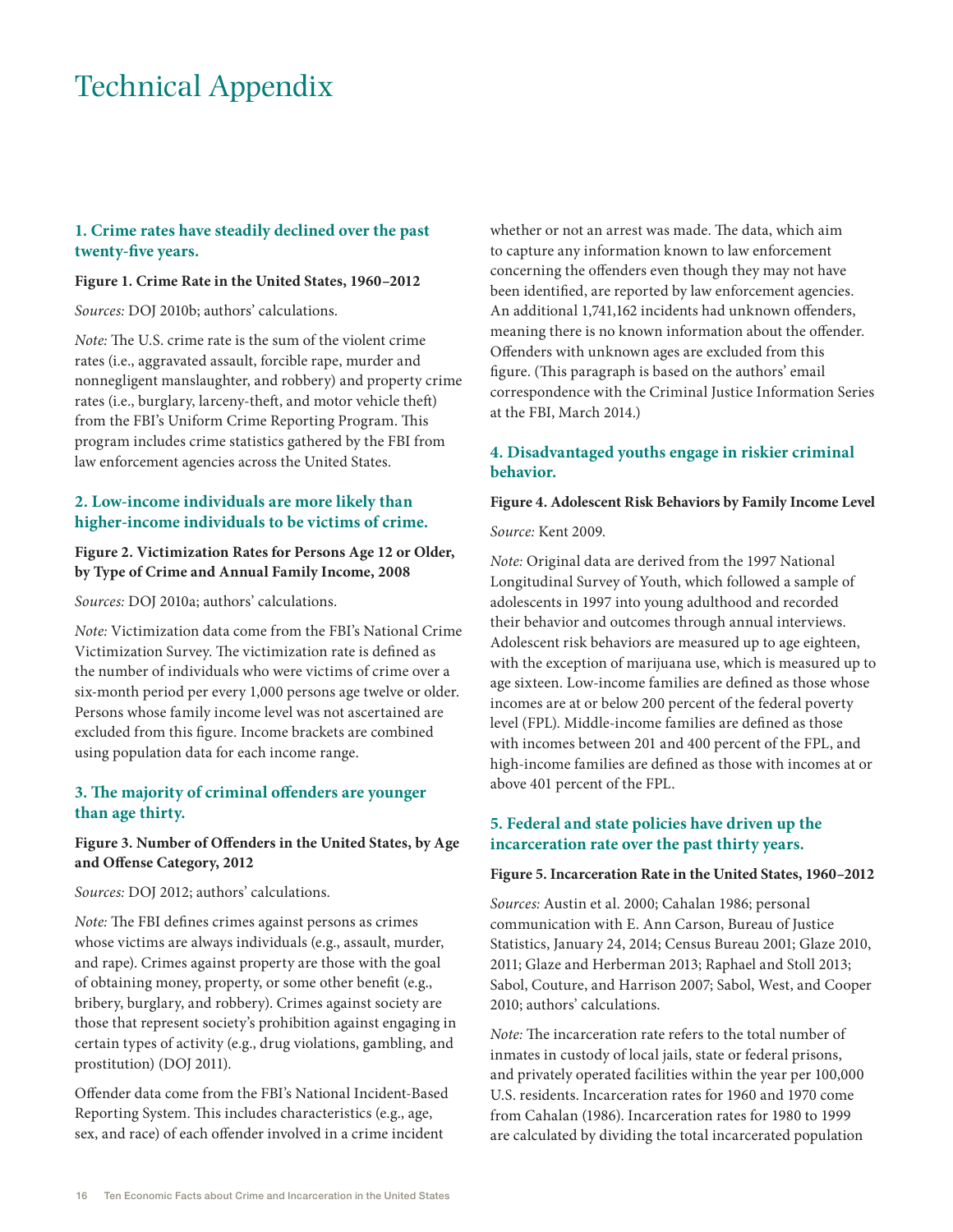(both prison and jail) by the U.S. resident population on January 1 of the following year taken from Census Bureau (2001). Estimates of the total incarcerated population come from personal communication with E. Ann Carson, Bureau of Justice Statistics, January 24, 2014. This quotient is then multiplied by 100,000 in order to get the incarceration rate per 100,000 residents. Incarceration rates for 2000 to 2006 come from Sabol, Couture, and Harrison (2007). The incarceration rate for 2007 comes from Sabol, West, and Cooper (2010). The incarceration rate for 2008 comes from Glaze (2010). Incarceration rates for 2009 and 2010 come from Glaze (2011). Incarceration rates for 2011 and 2012 come from Glaze and Herberman (2013).

Dates for the Sentencing Reform Act of 1984 and the Anti-Drug Abuse Act of 1986 come from Raphael and Stoll (2013). The number of states that adopted or strengthened the "three strikes" legislation between 1993 and 1997 come from Austin and colleagues (2000). The three events highlighted in the figure are examples of the many policy changes that are believed to have influenced the incarceration rate since the 1980s.

### **6. The U.S. incarceration rate is more than six times that of the typical OECD nation.**

#### **Figure 6. Incarceration Rates in OECD Countries**

*Sources:* Glaze and Herberman 2013; Walmsley 2013; authors' calculations.

*Note:* The typical Organisation for Economic Co-Operation and Development (OECD) incarceration rate refers to the median incarceration rate among all OECD nations. The incarceration rate for the United States comes from Glaze and Herberman (2013). Data for all other OECD nations come from Walmsley (2013). All incarceration rates are for 2013, with the exception of Canada, Greece, Israel, the Netherlands, Sweden, Switzerland, and the United States. Of these countries, all rates are for 2012, with the exception of Canada, whose rate is from 2011 to 2012. The incarceration rate for the United Kingdom is a weighted average of the prison population rates of England and Wales, Northern Ireland, and Scotland based on their estimated national populations. The incarceration rate for France includes metropolitan France and excludes departments and territories in Africa, the Americas, and Oceania.

# **7. There is nearly a 70 percent chance that an African American man without a high school diploma will be imprisoned by his mid-thirties.**

**Figure 7. Cumulative Risk of Imprisonment by Age 30–34 for Men Born Between 1945–49 and 1975–79, by Race and Education**

*Source:* Western and Wildeman 2009.

*Note:* In this figure, imprisonment is defined as a sentence of twelve months or longer for a felony conviction. The cumulative risk of imprisonment for men is calculated using life table methods, and requires age-specific firstincarceration rates. Though this cumulative risk is technically the likelihood of going to jail or prison by age thirty to thirty-four, these estimates roughly describe lifetime risks because most inmates enter prison for the first time before age thirty-five. For more details, see Pettit and Western (2004).

# **8. Per capita expenditures on corrections more than tripled over the past thirty years.**

# **Figure 8. Total Corrections Expenditures by Level of Government and Per Capita Expenditures, 1980–2010**

*Sources:* Bauer 2003a, 2003b; Census Bureau 2001, 2011, 2013; Gifford 2001; Hughes 2006, 2007; Hughes and Perry 2005; Perry 2005, 2008; Kyckelhahn 2012a, 2012b, 2012c; Kyckelhahn and Martin 2013; authors' calculations.

*Note:* Total corrections expenditures by type of government come from the Department of Justice's (DOJ's) annual *Justice Expenditures and Employment Extracts*. Only direct expenditures are included so as to not double count the value of intergovernmental grants. Expenditure figures are adjusted to 2010 dollars using the CPI-U-RS. Estimates of the U.S. resident population are the Census Bureau's population estimates for July of that year. Per capita expenditures are then calculated by dividing the total corrections expenditures by the resident population in that year.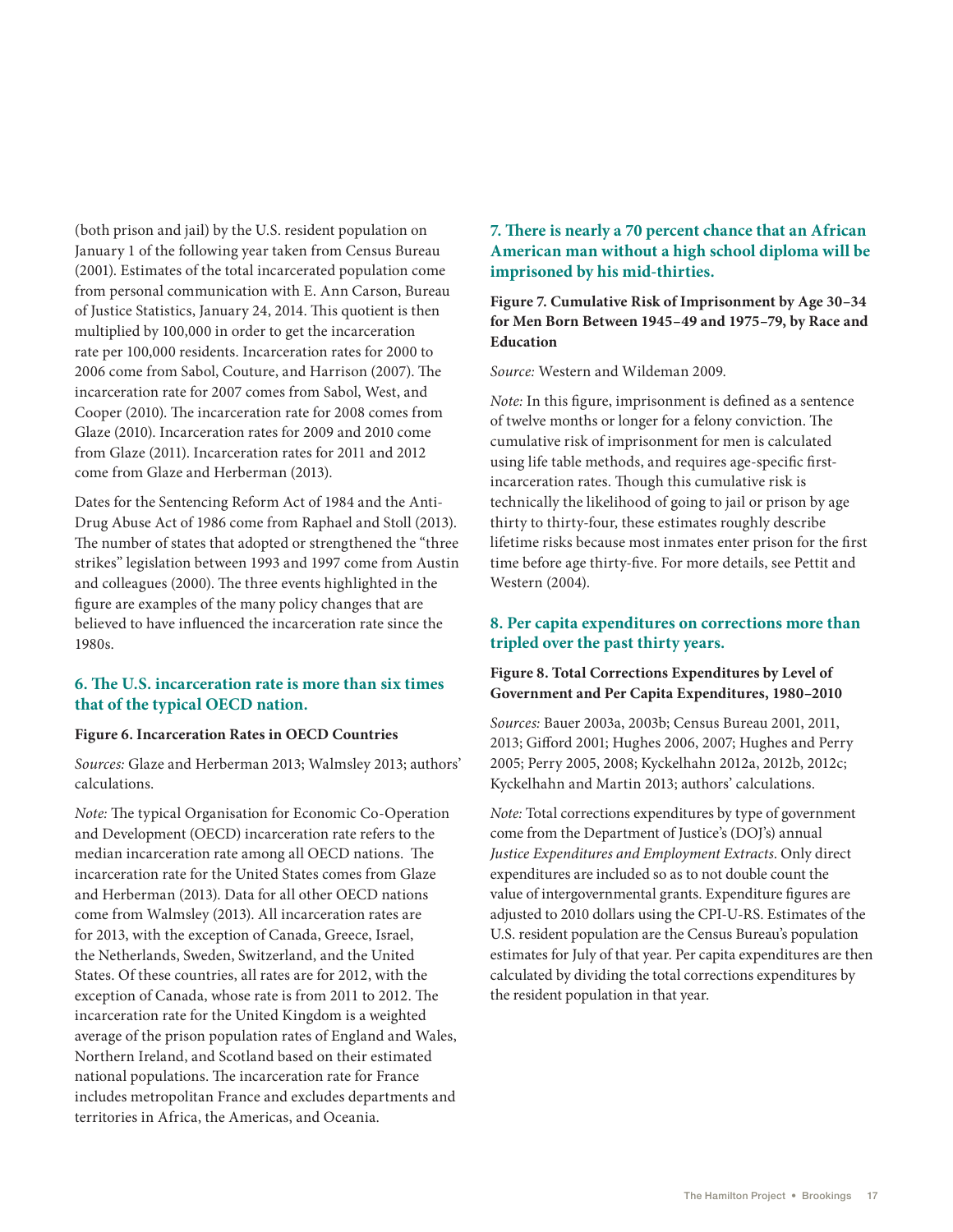**9. By their fourteenth birthday, African American children whose fathers do not have a high school diploma are more likely than not to see their fathers incarcerated.**

### **Figure 9. Cumulative Risk of Parent's Imprisonment for Children by Age 14, by Race and Parent's Education**

#### *Source:* Wildeman 2009.

*Note:* Children included in the figure were born in 1990. The cumulative risk of parental imprisonment for children by the time they turn fourteen is calculated using life table methods, and relies on the number of children experiencing parental imprisonment for the first time at any age. Original analysis was performed using three data sets: the "Surveys of Inmates of State and Federal Correctional Facilities," the year-end counts of prisoners, and the National Corrections Reporting Program. For more details, see Wildeman (2009).

# **10. Juvenile incarceration can have lasting impacts on a young person's future.**

# **Figure 10. Effect of Juvenile Incarceration on Likelihood of High School Graduation and Adult Imprisonment**

#### *Source:* Aizer and Doyle 2013.

*Note:* Bars show statistically significant regression estimates (at the 5 percent significance level) of the causal effect of juvenile incarceration on high school completion and on adult recidivism. The sample includes all juveniles charged with a crime and brought before juvenile court, though not necessarily all were subsequently incarcerated. The analysis includes a vector of community x weapons-offense x yearof-offense fixed effects, uses randomly assigned judges as an instrumental variable, and controls for demographic characteristics as well as for court variables. The regression results for homicide and drug crimes are not included in the figure since they are statistically insignificant at the 5 percent significance level. For more details, see Aizer and Doyle (2013).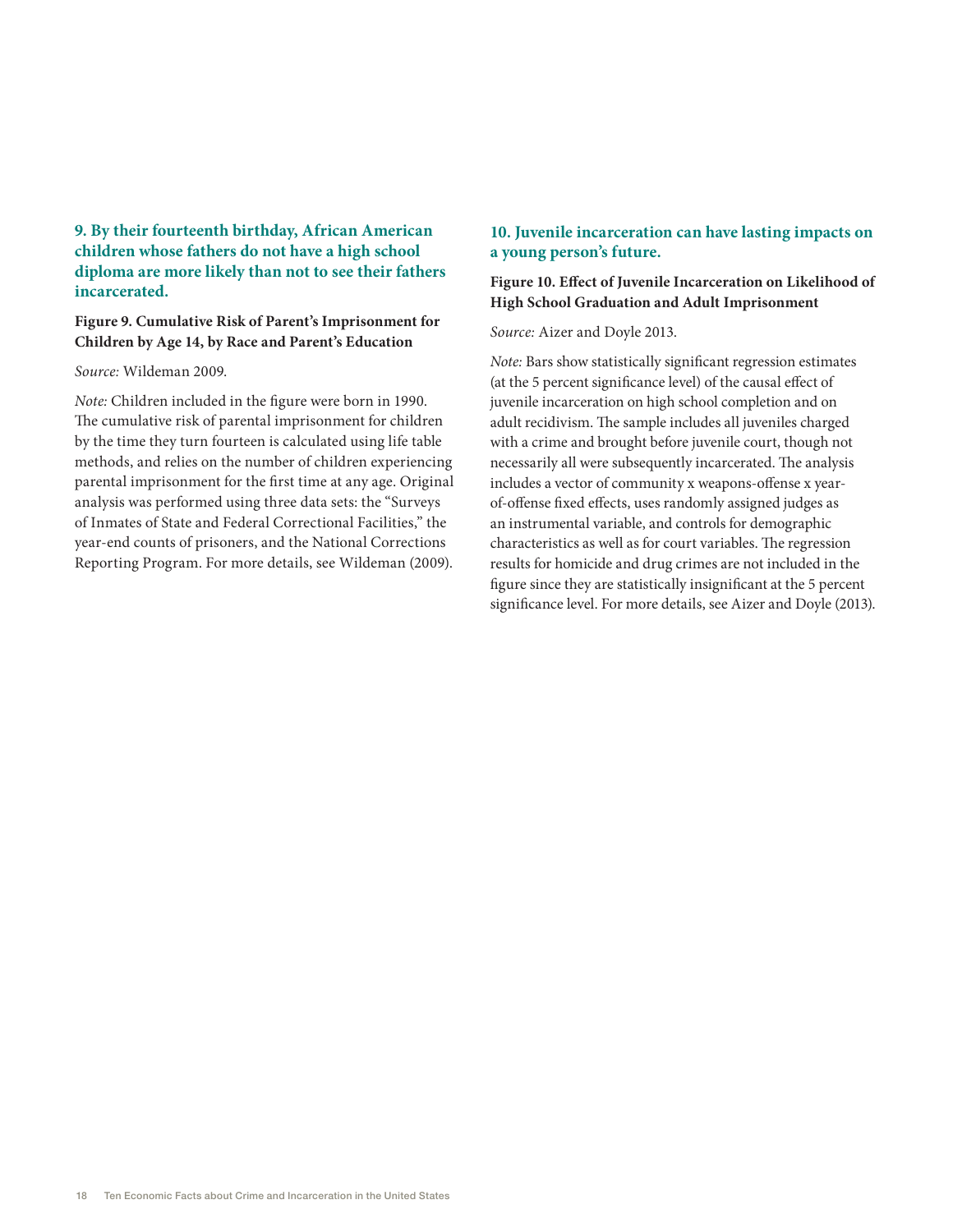# References

- Abrams, David S. 2011. "Estimating the Deterrent Effect of Incarceration using Sentencing Enhancements." Working Paper, University of Pennsylvania, Philadelphia. https:// www.law.upenn.edu/cf/faculty/dabrams/workingpapers/ Deterrence12312011.pdf.
- Aizer, Anna, and Joseph J. Doyle Jr. 2013. "Juvenile Incarceration, Human Capital and Future Crime: Evidence from Randomly-Assigned Judges." Working Paper 19102, National Bureau of Economic Research, Cambridge, MA. http://www.nber.org/ papers/w19102.
- Annie E. Casey Foundation. 2013. "Reducing Youth Incarceration." Annie E. Casey Foundation, Baltimore, MD. http://www.aecf.org/~/media/Pubs/Initiatives/KIDS%20 COUNT/R/ReducingYouthIncarcerationSnapshot/ DataSnapshotYouthIncarceration.pdf.
- Austin, James, John Clark, Patricia Hardyman, and D. Alan Henry. 2000. "Three Strikes and You're Out: The Implementation and Impart of Strike Laws." National Criminal Justice Reference Service, U.S. Department of Justice, Washington, DC. https:// www.ncjrs.gov/pdffiles1/nij/grants/181297.pdf.
- Bauer, Lynn. 2003a. "Justice Expenditures and Employment Extracts, 2000." Table 1. Bureau of Justice Statistics, Office of Justice Programs, U.S. Department of Justice, Washington, DC. http://www.bjs.gov/index.cfm?ty=pbdetail&iid=1028.
- ———. 2003b. "Justice Expenditures and Employment Extracts, 2001." Table 1. Bureau of Justice Statistics, Office of Justice Programs, U.S. Department of Justice, Washington, DC. http://www.bjs.gov/index.cfm?ty=pbdetail&iid=1027.
- Burdick-Will, Julia. 2013. "School Violent Crime and Academic Achievement in Chicago." *Sociology of Education* 86: 343–61. http://soe.sagepub.com/content/86/4/343.abstract.
- Cahalan, Margaret Werner. 1986. "Historical Corrections Statistics in the United States, 1850–1984." Table 8-5. Bureau of Justice Statistics, U.S. Department of Justice, Washington, DC. https://www.ncjrs.gov/pdffiles1/pr/102529.pdf.
- Carson, E. Ann, and Daniel Gollinelli. 2013. "Prisoners in 2012– Advance Counts." Bureau of Justice Statistics, Office of Justice Programs, U.S. Department of Justice, Washington, DC. http://www.bjs.gov/content/pub/pdf/p12ac.pdf.
- Center for Research on Child Wellbeing. 2008. "Parental Incarceration and Child Wellbeing in Fragile Families." Research Brief 42, Princeton University, Princeton, NJ. http:// www.fragilefamilies.princeton.edu/briefs/ResearchBrief42. pdf.
- Congressional Research Service. 2013. "The Federal Prison Population Buildup: Overview, Policy Changes, Issues, and Options" (R42937; January 22), by Nathan James. CRS Report for Congress. https://www.fas.org/sgp/crs/misc/R42937.pdf.
- Cullen, Julie B., and Steven D. Levitt. 1999. "Crime, Urban Flight, and the Consequences for Cities." *Review of Economics and Statistics* 81 (2): 159–69. http://www.mitpressjournals. org/doi/abs/10.1162/003465399558030?journalCode=rest#. UzW6VvldVgo.
- Dodge, Kenneth A., John E. Bates, and Gregory S. Pettit. 1990. "Mechanisms in the Cycle of Violence." *Science* 250: 1678–83.
- Donahue III, John J., Benjamin Ewing, and David Peloquin. 2011. "Rethinking America's Illegal Drug Policy." Working Paper 16776, National Bureau of Economic Research, Cambridge, MA. http://www.nber.org/papers/w16776.
- Gifford, Sidra Lea. 2001. "Justice Expenditure–Direct—By Activity and Level of Government." Table 6. Bureau of Justice Statistics, Office of Justice Programs, U.S. Department of Justice, Washington, DC. http://www.bjs.gov/index. cfm?ty=pbdetail&iid=2052.
- Glaze, Lauren E. 2010. "Correctional Populations in the United States, 2009." Bureau of Justice Statistics, Office of Justice Programs, U.S. Department of Justice, Washington, DC. http://www.bjs.gov/content/pub/pdf/cpus09.pdf.
- ———. 2011. "Correctional Populations in the United States, 2010." Bureau of Justice Statistics, Office of Justice Programs, U.S. Department of Justice, Washington, DC. http://www.bjs.gov/ content/pub/pdf/cpus10.pdf.
- Glaze, Lauren E., and Erinn J. Herberman. 2013. "Correctional Populations in the United States, 2012." Bureau of Justice Statistics, Office of Justice Programs, U.S. Department of Justice, Washington, DC. http://www.bjs.gov/content/pub/pdf/ cpus12.pdf.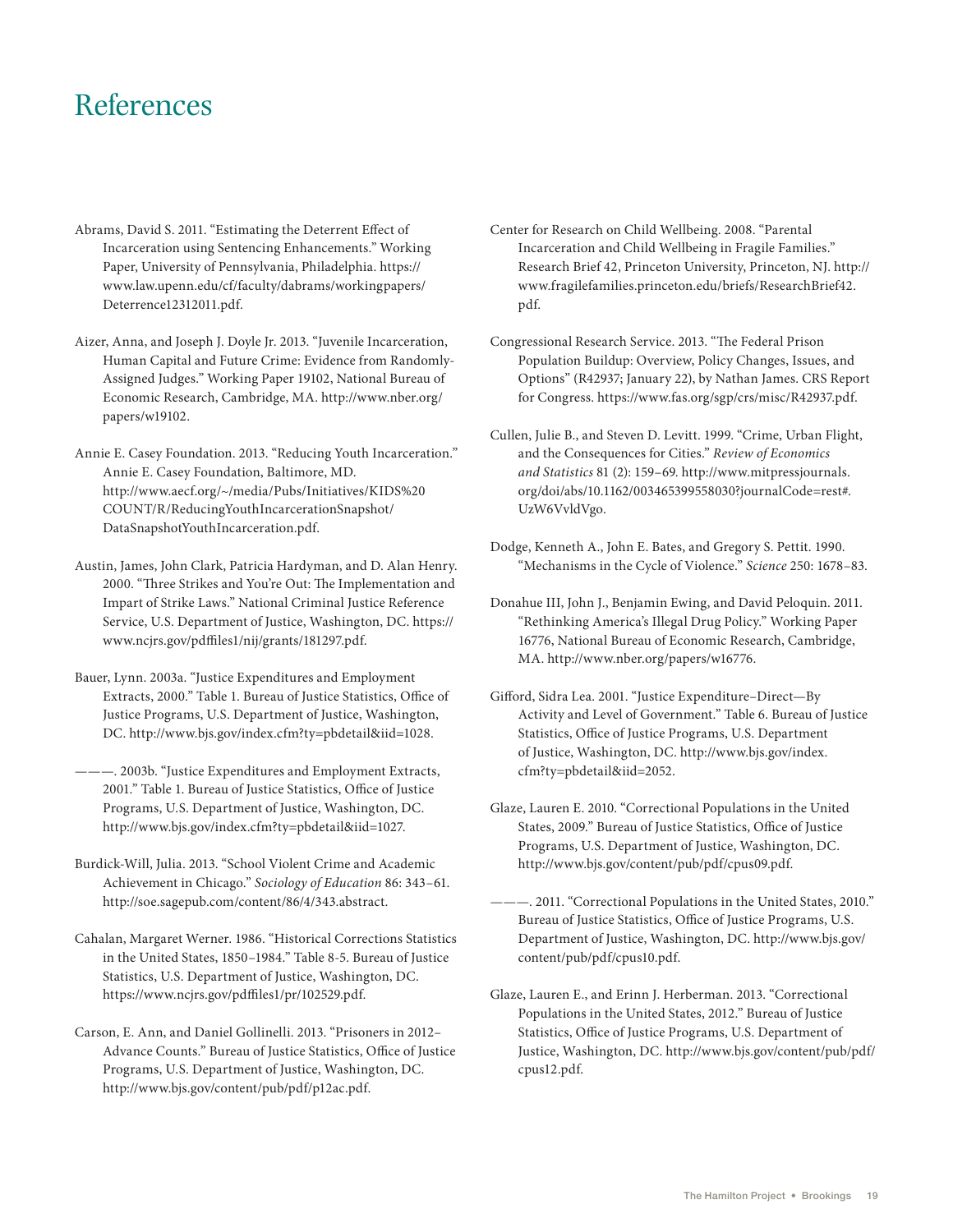- Glaze, Lauren E., and Laura M. Maruschak. 2010. "Parents in Prison and Their Minor Children." Bureau of Justice Statistics, Office of Justice Programs, U.S. Department of Justice, Washington, DC. http://www.bjs.gov/content/pub/pdf/pptmc.pdf.
- Griswold, Esther, and Jessica Pearson. 2003. "Twelve Reasons for Collaboration Between Departments of Correction and Child Support Enforcement Agencies." *Corrections Today*  65 (3): 87. https://www.ncjrs.gov/App/publications/abstract. aspx?ID=200729.
- Heller, Sara, Harold A. Pollack, Roseanna Ander, and Jens Ludwig. 2013. "Preventing Youth Violence and Dropout: A Randomized Field Experiment." Working Paper 19014, National Bureau of Economic Research, Cambridge, MA. http://www.nber.org/papers/w19014.
- Hughes, Kristen A. 2006. "Justice Expenditures and Employment Extracts, 2004." Table 1. Bureau of Justice Statistics, Office of Justice Programs, U.S. Department of Justice, Washington, DC. http://www.bjs.gov/index.cfm?ty=pbdetail&iid=1024.
- ———. 2007. "Justice Expenditures and Employment Extracts, 2005." Table 1. Bureau of Justice Statistics, Office of Justice Programs, U.S. Department of Justice, Washington, DC. http://www.bjs.gov/index.cfm?ty=pbdetail&iid=1023.
- Hughes, Kristen A., and Steven W. Perry. 2005. "Justice Expenditures and Employment Extracts, 2003." Table 1. Bureau of Justice Statistics, Office of Justice Programs, U.S. Department of Justice, Washington, DC. http://www.bjs.gov/ index.cfm?ty=pbdetail&iid=1025.
- Johnson, Rucker, and Steven Raphael. 2012. "How Much Crime Reduction Does the Marginal Prisoner Buy." *Journal of Law and Economics* 55 (2): 275–310. http://gspp.berkeley.edu/ research/selected-publications/how-much-crime-reductiondoes-the-marginal-prisoner-buy.
- Katz, Lawrence F., Jeffrey R. Kling, and Jeffrey B. Liebman. 2000. "Moving to Opportunity in Boston: Early Results of a Randomized Mobility Experiment." Working Paper 7973, National Bureau of Economic Research, Cambridge, MA. http://www.nber.org/papers/w7973.
- Kent, Adam. 2009. "Vulnerable Youth and the Transition to Adulthood." Table 1. Office of the Assistant Secretary for Planning and Evaluation, Office of Human Services Policy, U.S. Department of Health and Human Services, Washington, DC. http://aspe.hhs.gov/hsp/09/vulnerableyouth/3/index.pdf.
- Kyckelhahn, Tracey. 2012a. "Justice Expenditures and Employment Extracts, 2007—Revised." Table 1. Bureau of Justice Statistics, Office of Justice Programs, U.S. Department of Justice, Washington, DC. http://www.bjs.gov/index. cfm?ty=pbdetail&iid=4332.
- ———. 2012b. "Justice Expenditures and Employment Extracts, 2008—Final." Table 1. Bureau of Justice Statistics, Office of Justice Programs, U.S. Department of Justice, Washington, DC. http://www.bjs.gov/index.cfm?ty=pbdetail&iid=4333.
- ———. 2012c. "Justice Expenditures and Employment Extracts, 2009—Preliminary." Table 1. Bureau of Justice Statistics, Office of Justice Programs, U.S. Department of Justice, Washington, DC. http://www.bjs.gov/index.cfm?ty=pbdetail&iid=4335.
- ———. 2013. "State Corrections Expenditures FY 1982–2010." Bureau of Justice Statistics, Office of Justice Programs, U.S. Department of Justice, Washington, DC. http://www.bjs.gov/ content/pub/pdf/scefy8210.pdf.
- Kyckelhahn, Tracey, and Tara Martin. 2013. "Justice Expenditures and Employment Extracts, 2010—Preliminary." Table 1. Bureau of Justice Statistics, Office of Justice Programs, U.S. Department of Justice, Washington, DC. http://www.bjs.gov/ index.cfm?ty=pbdetail&iid=4679.
- Levitt, Steven D. 2004. "Understanding Why Crime Fell in the 1990s: Four Factors that Explain the Decline and Six That Do Not." *Journal of Economic Perspectives* 18 (1): 163–90. http://pricetheory.uchicago.edu/levitt/Papers/ LevittUnderstandingWhyCrime2004.pdf.
- Lofstrom, Magnus, and Steven Raphael. 2013. "Public Safety Realignment and Crime Rates in California." Public Policy Institute of California, San Francisco, CA. http://gsppi. berkeley.edu/faculty/sraphael/realignment%20and%20 crime%20ppic.pdf.
- Ludwig, Jens, and Philip J. Cook. 2000. *Gun Violence: The Real Costs*. New York: Oxford University Press.
- Lynch, James P., and William Alex Pridemore. 2011. "Crime in International Perspective." In *Crime and Public Policy*, edited by James Q. Wilson and Joan Petersilia, 5–50. New York: Oxford University Press.
- Miller, Ted R., Mark A. Cohen, and Brian Wiersama. 1996. "Victim Costs and Consequences: A New Look." National Institute of Justice, Office of Justice Programs, U.S. Department of Justice, Washington, DC. https://www.ncjrs.gov/pdffiles/victcost.pdf.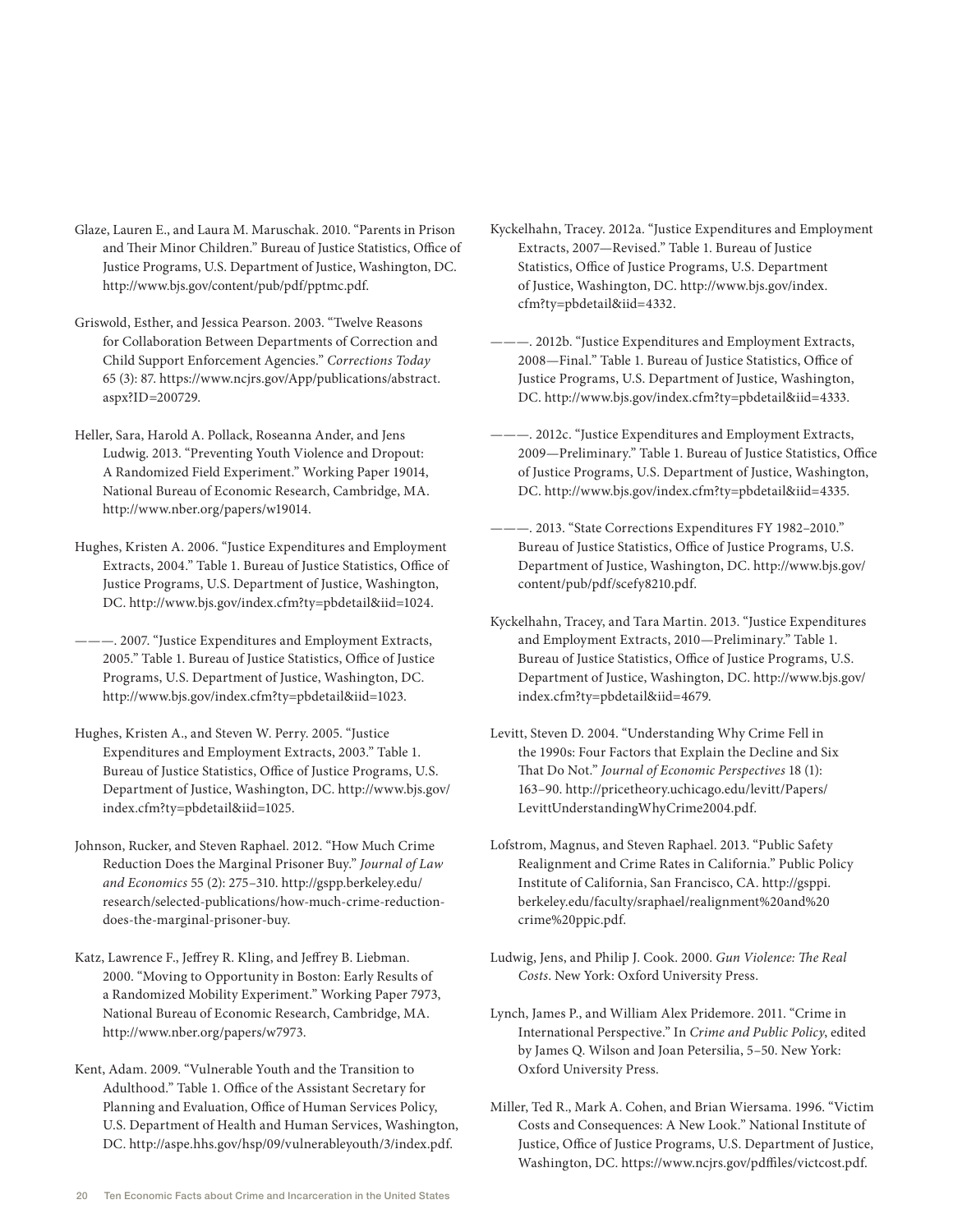- O'Donoghue, Ted, and Matthew Rabin. 2001. "Risky Behavior among Youths: Some Issues from Behavioral Economics." In *Risky Behavior among Youths: An Economic Analysis*, edited by Jonathan Gruber. Chicago: University of Chicago Press. http:// www.nber.org/chapters/c10686.
- Perry, Steven W. 2005. "Justice Expenditures and Employment Extracts, 2002." Table 1. Bureau of Justice Statistics, Office of Justice Programs, U.S. Department of Justice, Washington, DC. http://www.bjs.gov/index.cfm?ty=pbdetail&iid=1026.
- ———. 2008. "Justice Expenditures and Employment Extracts, 2006." Table 1. Bureau of Justice Statistics, Office of Justice Programs, U.S. Department of Justice, Washington, DC. http://www.bjs.gov/index.cfm?ty=pbdetail&iid=1022.
- Petteruti, Amanda, Nastassia Walsh, and Tracy Velazquez. 2009. "The Costs of Confinement: Why Good Juvenile Justice Policies Make Good Fiscal Sense." Justice Policy Institute, Washington, DC. www.justicepolicy.org/uploads/justicepolicy/ documents/09\_05\_rep\_costsofconfinement\_jj\_ps.pdf.
- Pettit, Becky. 2012. *Invisible Men: Mass Incarceration and the Myth of Black Progress*. New York: Russell Sage Foundation.
- Pettit, Becky, and Bruce Western. 2004. "Mass Imprisonment and the Life Course: Race and Class Inequality in U.S. Incarceration." *American Sociological Review* 69: 151–69. http://www.asanet.org/images/members/docs/pdf/featured/ ASRv69n2p.pdf.
- The Pew Charitable Trusts. 2010. "Collateral Costs: Incarceration's Effect on Economic Mobility." The Pew Charitable Trusts, Washington, DC. http://www.pewtrusts.org/uploadedFiles/ wwwpewtrustsorg/Reports/Economic\_Mobility/ Collateral%20Costs%20FINAL.pdf?n=5996.
- Raphael, Steven. 2007. "The Impact of Incarceration on the Employment Outcomes of Former Inmates: Policy Options for Fostering Self-Sufficiency and an Assessment of the Cost-Effectiveness of Current Corrections Policy." Goldman School of Public Policy, University of California, Berkeley, Berkeley, CA. http://socrates.berkeley.edu/~raphael/raphael%20july%20 2007.pdf.
- ———. 2011. "Incarceration and Prisoner Reentry in the United States." *Annals of the American Academy of Political and Social Sciences* 635: 192–215. http://gspp.berkeley.edu/assets/uploads/ research/pdf/The\_ANNALS\_of\_the\_American\_Academy\_of\_ Political\_and\_Social\_Science-2011-Raphael-192-215.pdf.

Raphael, Steven, and Michael Stoll. 2009. "Why Are So Many Americans in Prison?" In *Do Prisons Make Us Safer? The Benefits and Costs of the Prison Boom*, edited by Steven Raphael and Michael Stoll, 27–72. New York: Russell Sage Foundation.

- ———. 2013. *Why Are So Many Americans in Prison?* New York: Russell Sage Foundation.
- Sabol, William J., Heather Couture, and Paige M. Harrison. 2007. "Prisoners in 2006." Bureau of Justice Statistics, Office of Justice Programs, U.S. Department of Justice, Washington, DC. http://www.bjs.gov/content/pub/pdf/p06.pdf.
- Sabol, William J., Heather C. West, and Matthew Cooper. 2010. "Prisoners in 2008." Bureau of Justice Statistics, Office of Justice Programs, U.S. Department of Justice, Washington, DC. http://www.bjs.gov/content/pub/pdf/p08.pdf.
- Sharkey, Patrick, Nicole Tirado-Strayer, Andrew V. Papachristos, C. Cybele Raver. 2012. "The Effect of Local Violence on Children's Attention and Impulse Control." *American Journal of Public Health* 102 (12): 2287–93. http://connection.ebscohost.com/c/ articles/83522176/effect-local-violence-childrens-attentionimpulse-control.
- Sickmund, Melissa, T.J. Sladky, Wei Kang, and Charles Puzzanchera. 2013. "Easy Access to the Census of Juveniles in Residential Placement." National Center for Juvenile Justice, Office of Justice and Delinquency Prevention, Office of Justice Programs, U.S. Department of Justice, Washington, DC. http:// www.ojjdp.gov/ojstatbb/ezacjrp/.
- United Nations Office on Drugs and Crime. 2014. "Intentional Homicide, Count and Rate per 100,000 Population (1995– 2011)." UNODC Homicide Statistics. United Nations Office on Drugs and Crime, Vienna, Austria. http://www.unodc.org/ unodc/en/data-and-analysis/homicide.html.
- U.S. Census Bureau. 2001. "Monthly Estimates of the United States Population: April 1, 1980 to July 1, 1999, with Short-Term Projections to November 1, 2000." Population Estimates Program, Population Division, U.S. Census Bureau, Washington, DC. http://www.census.gov/popest/data/national/ totals/1990s/tables/nat-total.txt.
- -- 2011. "Intercensal Estimates of the Resident Population by Sex and Age for the United States: April 1, 2000 to July 1, 2010." Population Division, U.S. Census Bureau, Washington, DC. http://www.census.gov/popest/data/intercensal/national/ nat2010.html.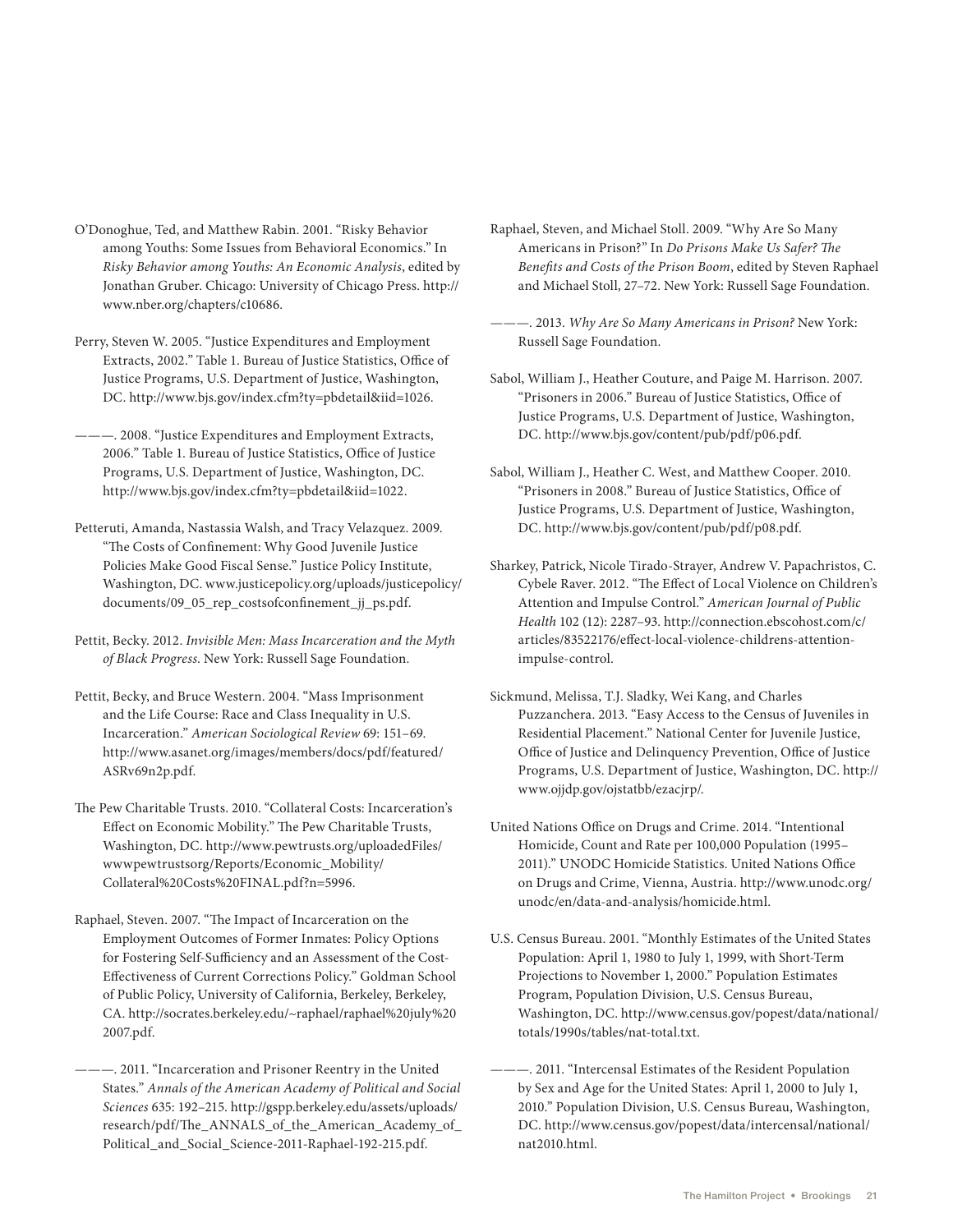- ———. 2013. "Monthly Population Estimates for the United States: April 1, 2010 to November 1, 2013." Population Division, U.S. Census Bureau, Washington, DC. http://www.census.gov/ popest/data/historical/2010s/vintage\_2012/national.html.
- U.S. Department of Justice (DOJ). 2010a. "Criminal Victimization in the United States, 2008 Statistical Tables." Table 14. Bureau of Justice Statistics, Office of Justice Programs, U.S. Department of Justice, Washington, DC. http://www.bjs.gov/ content/pub/pdf/cvus08.pdf.
- ———. 2010b. "Uniform Crime Reporting Statistics." FBI, U.S. Department of Justice, Washington, DC. http://www. ucrdatatool.gov/.
- ———. 2011. "Crimes against Persons, Property, and Society." National Incident-Based Reporting System, FBI, U.S. Department of Justice, Washington, DC. http://www.fbi. gov/about-us/cjis/ucr/nibrs/2011/resources/crimes-againstpersons-property-and-society.
- ———. 2012. "National Incident-Based Reporting System 2012." FBI, U.S. Department of Justice, Washington, DC. http://www. fbi.gov/about-us/cjis/ucr/nibrs/2012/data-tables/.
- ———. n.d. *Federal Criminal Case Processing Statistics*. Bureau of Justice Statistics, Office of Justice Programs, U.S. Department of Justice, Washington, DC. http://www.bjs.gov/fjsrc/.
- Walmsley, Roy. 2013. "World Prison Population List (tenth edition)." International Centre for Prison Studies, London, United Kingdom. http://www.prisonstudies.org/sites/ prisonstudies.org/files/resources/downloads/wppl\_10.pdf.
- Western, Bruce, and Christopher Wildeman. 2009. "The Black Family and Mass Incarceration." *Annals of the American Academy of Political and Social Sciences* 621: 221–42. http:// scholar.harvard.edu/brucewestern/publications/black-familyand-mass-incarceration.
- Wildeman, Christopher. 2009. "Parental Imprisonment, the Prison Boom, and the Concentration of Childhood Disadvantage." *Demography* 46 (2): 265–80. http://www.ncbi.nlm.nih.gov/ pmc/articles/PMC2831279/.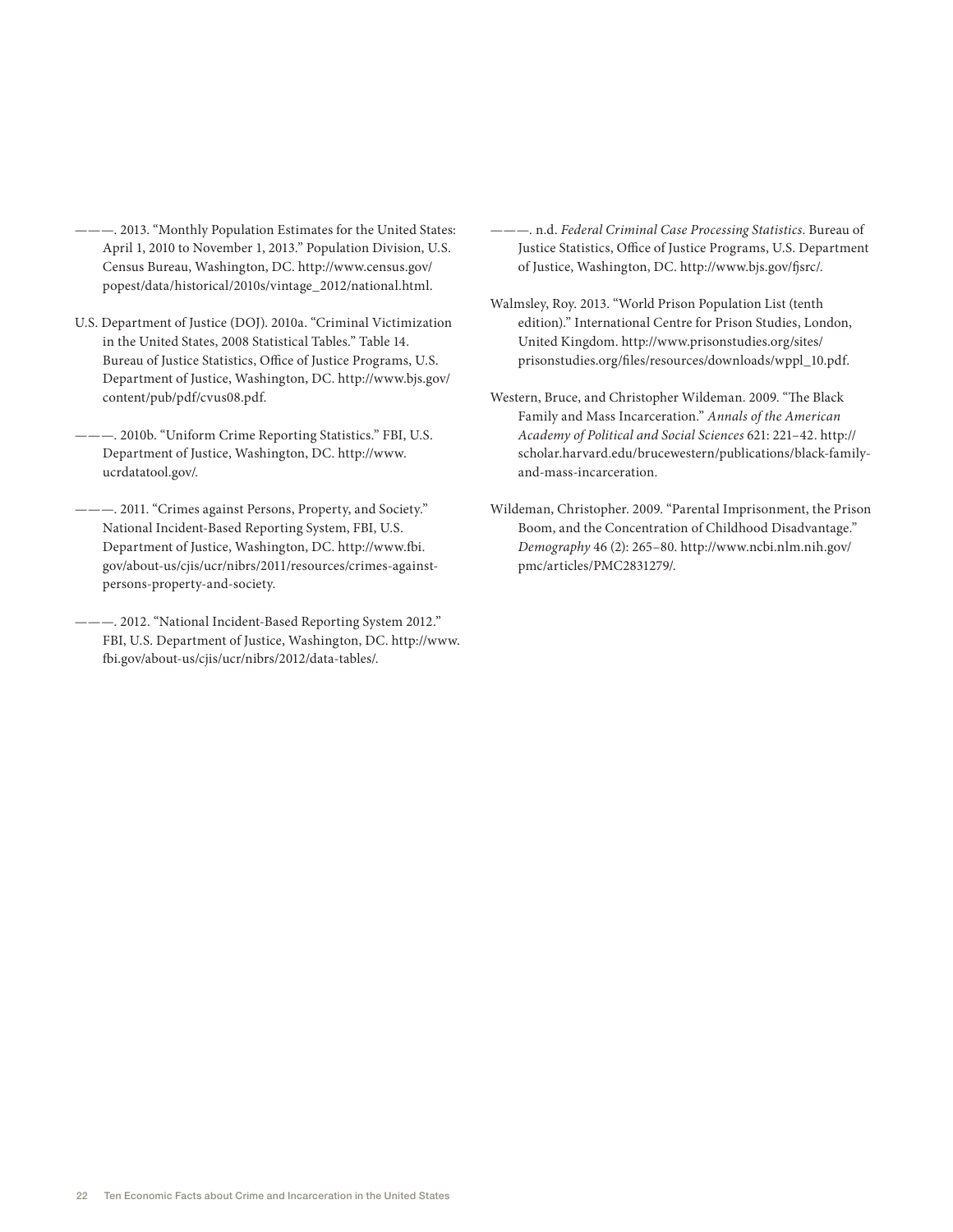# Hamilton Project Papers Related to Crime and Incarceration

### **• "A New Approach to Reducing Incarceration While Maintaining Low Rates of Crime"**

*Steven Raphael and Michael A. Stoll* propose reforms that would reduce incarceration while keeping crime rates low by reforming sentencing practices and by creating incentives for local governments to avoid sentencing low-level offenders to prison.

### **• "Think Before You Act: A New Approach to Preventing Youth Violence and Dropout"**

*Jens Ludwig and Anuj Shah* propose a federal government scale-up of behaviorally informed interventions intended to help disadvantaged youths recognize high-stakes situations when their automatic responses may be maladaptive and could lead to trouble.

### **• "Thirteen Economic Facts about Social Mobility and the Role of Education"**

*The Hamilton Project* examines the relationship between growing income inequality and social mobility in America. The memo explores the growing gap in educational opportunities and outcomes for students based on family income and the great potential of education to increase upward mobility for all Americans.

### **• "From Prison to Work: A Proposal for a National Prisoner Reentry Program"**

*Bruce Western* proposes a national prisoner reentry program whose core element is up to a year of transitional employment available to all parolees in need of work.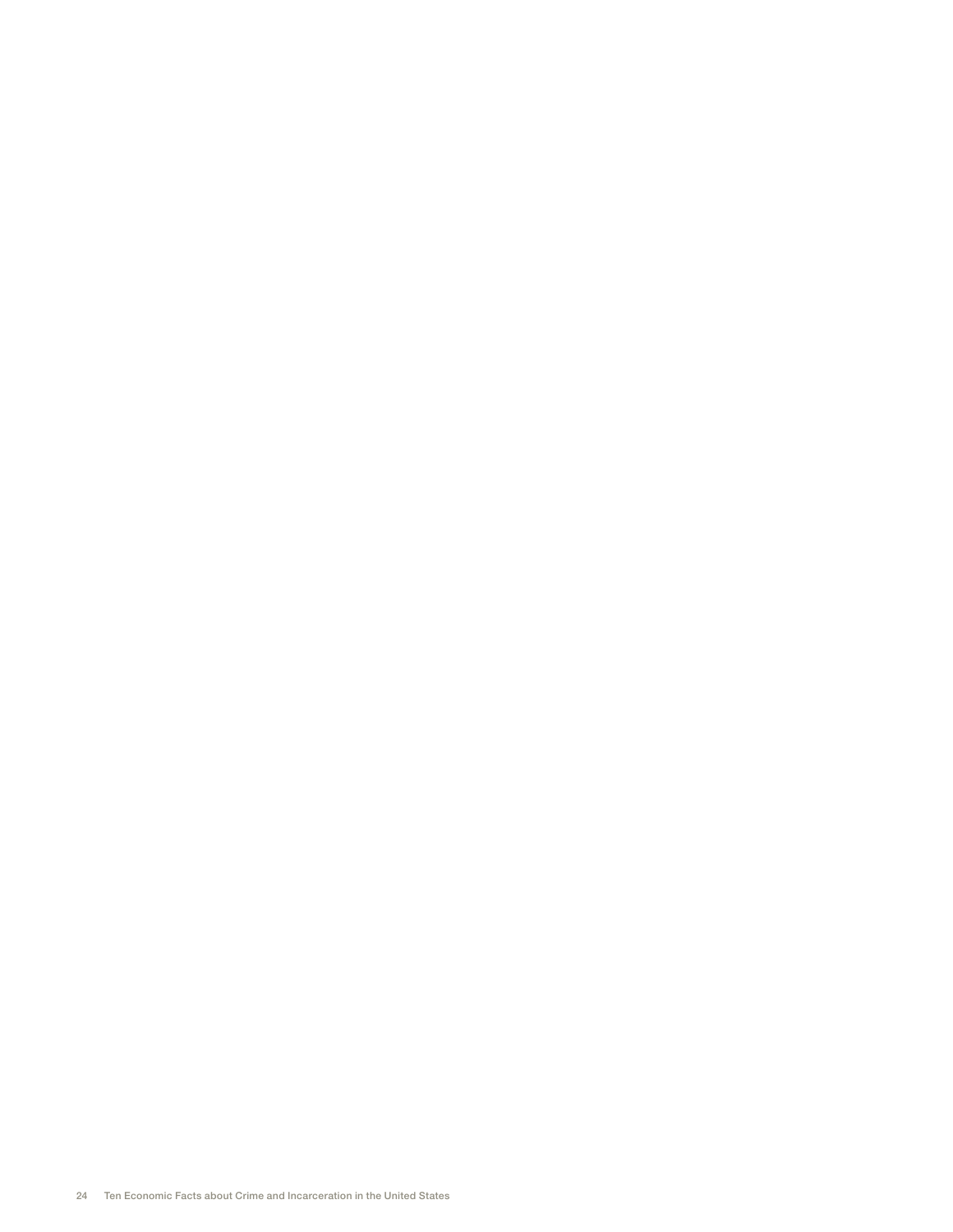

# **ADVISORY COUNCIL**

GEORGE A. AKERLOF Koshland Professor of Economics University of California, Berkeley

ROGER C. ALTMAN

ALAN S. BLINDER Gordon S. Rentschler Memorial Professor of Economics & Public Affairs Princeton University

JONATHAN COSLET TPG Capital, L.P.

ROBERT CUMBY Professor of Economics Georgetown University

JOHN DEUTCH Institute Professor Massachusetts Institute of Technology

CHRISTOPHER EDLEY, JR. Dean and Professor, Boalt School of Law University of California, Berkeley

BLAIR W. EFFRON Founding Partner Centerview Partners LLC

JUDY FEDER Professor & Former Dean Georgetown Public Policy Institute Georgetown University

ROLAND FRYER **Harvard University** CEO, EdLabs

Cofounder & Managing Principal Centerbridge Partners

TED GAYER Vice President & Director of Economic Studies The Brookings Institution TIMOTHY GEITHNER

RICHARD GEPHARDT President & Chief Executive Officer Gephardt Group Government Affairs

ROBERT GREENSTEIN President Center on Budget and Policy Priorities

MICHAEL GREENSTONE Massachusetts Institute of Technology

GLENN H. HUTCHINS Co-Founder Silver Lake

JIM JOHNSON Chairman Johnson Capital Partners

MARK MCKINNON Former Advisor to George W. Bush Co-Founder, No Labels

ERIC MINDICH Eton Park Capital Management

SUZANNE NORA JOHNSON Former Vice Chairman Goldman Sachs Group, Inc.

PETER ORSZAG Vice Chairman of Global Banking Citigroup, Inc.

RICHARD PERRY Managing Partner & Chief Executive Officer Perry Capital

MEEGHAN PRUNTY EDELSTEIN Senior Advisor The Hamilton Project

ROBERT D. REISCHAUER Distinguished Institute Fellow and President Emeritus The Urban Institute

ALICE M. RIVLIN Senior Fellow, The Brookings Institution Professor of Public Policy Georgetown University

Co-Founder & Co-Chief Executive Officer The Carlyle Group

ROBERT E. RUBIN Co-Chair, Council on Foreign Relations

LESLIE B. SAMUELS Cleary Gottlieb Steen & Hamilton LLP

SHERYL SANDBERG Chief Operating Officer Facebook

RALPH L. SCHLOSSTEIN President & Chief Executive Officer

Executive Chairman Google Inc.

ERIC SCHWARTZ 76 West Holdings

THOMAS F. STEYER Business Leader & Investor

LAWRENCE SUMMERS Charles W. Eliot University Professor Harvard University

PETER THIEL Technology Entrepreneur, Investor, and Philanthropist

LAURA D'ANDREA TYSON S.K. and Angela Chan Professor of Global Management, Haas School of Business University of California, Berkeley

MELISSA S. KEARNEY **Director**